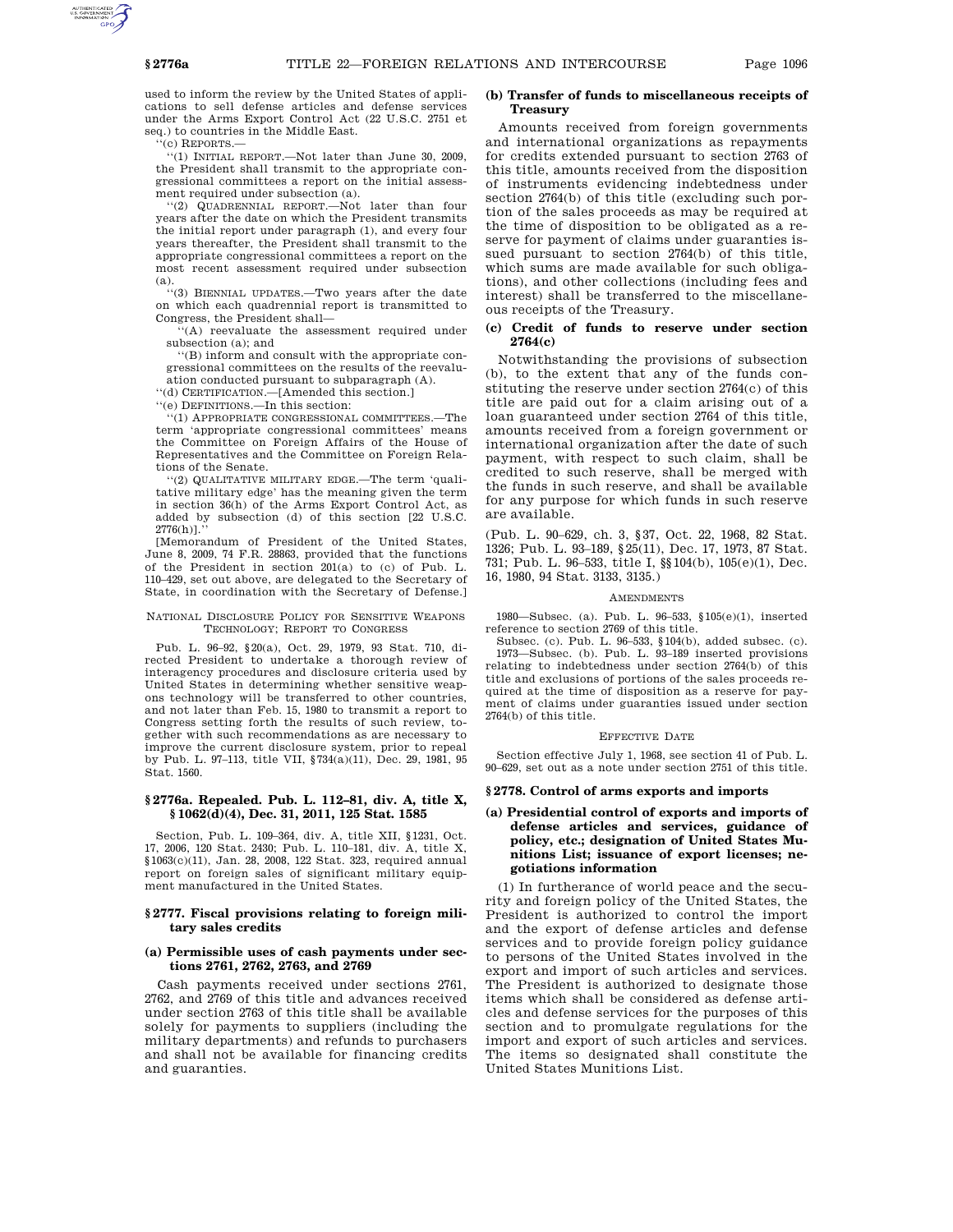(2) Decisions on issuing export licenses under this section shall take into account whether the export of an article would contribute to an arms race, aid in the development of weapons of mass destruction, support international terrorism, increase the possibility of outbreak or escalation of conflict, or prejudice the development of bilateral or multilateral arms control or nonproliferation agreements or other arrangements.

(3) In exercising the authorities conferred by this section, the President may require that any defense article or defense service be sold under this chapter as a condition of its eligibility for export, and may require that persons engaged in the negotiation for the export of defense articles and services keep the President fully and currently informed of the progress and future prospects of such negotiations.

# **(b) Registration and licensing requirements for manufacturers, exporters, or importers of designated defense articles and defense services**

 $(1)(A)(i)$  As prescribed in regulations issued under this section, every person (other than an officer or employee of the United States Government acting in an official capacity) who engages in the business of manufacturing, exporting, or importing any defense articles or defense services designated by the President under subsection (a)(1) shall register with the United States Government agency charged with the administration of this section, and shall pay a registration fee which shall be prescribed by such regulations. Such regulations shall prohibit the return to the United States for sale in the United States (other than for the Armed Forces of the United States and its allies or for any State or local law enforcement agency) of any military firearms or ammunition of United States manufacture furnished to foreign governments by the United States under this chapter or any other foreign assistance or sales program of the United States, whether or not enhanced in value or improved in condition in a foreign country. This prohibition shall not extend to similar firearms that have been so substantially transformed as to become, in effect, articles of foreign manufacture.

(ii)(I) As prescribed in regulations issued under this section, every person (other than an officer or employee of the United States Government acting in official capacity) who engages in the business of brokering activities with respect to the manufacture, export, import, or transfer of any defense article or defense service designated by the President under subsection (a)(1), or in the business of brokering activities with respect to the manufacture, export, import, or transfer of any foreign defense article or defense service (as defined in subclause (IV)), shall register with the United States Government agency charged with the administration of this section, and shall pay a registration fee which shall be prescribed by such regulations.

(II) Such brokering activities shall include the financing, transportation, freight forwarding, or taking of any other action that facilitates the manufacture, export, or import of a defense article or defense service.

(III) No person may engage in the business of brokering activities described in subclause (I)

without a license, issued in accordance with this chapter, except that no license shall be required for such activities undertaken by or for an agency of the United States Government—

(aa) for use by an agency of the United States Government; or

(bb) for carrying out any foreign assistance or sales program authorized by law and subject to the control of the President by other means.

(IV) For purposes of this clause, the term ''foreign defense article or defense service'' includes any non-United States defense article or defense service of a nature described on the United States Munitions List regardless of whether such article or service is of United States origin or whether such article or service contains United States origin components.

(B) The prohibition under such regulations required by the second sentence of subparagraph (A) shall not extend to any military firearms (or ammunition, components, parts, accessories, and attachments for such firearms) of United States manufacture furnished to any foreign government by the United States under this chapter or any other foreign assistance or sales program of the United States if—

(i) such firearms are among those firearms that the Secretary of the Treasury is, or was at any time, required to authorize the importation of by reason of the provisions of section 925(e) of title 18 (including the requirement for the listing of such firearms as curios or relics under section 921(a)(13) of that title); and

(ii) such foreign government certifies to the United States Government that such firearms are owned by such foreign government.

(C) A copy of each registration made under this paragraph shall be transmitted to the Secretary of the Treasury for review regarding law enforcement concerns. The Secretary shall report to the President regarding such concerns as necessary.

(2) Except as otherwise specifically provided in regulations issued under subsection (a)(1), no defense articles or defense services designated by the President under subsection  $(a)(1)$  may be exported or imported without a license for such export or import, issued in accordance with this chapter and regulations issued under this chapter, except that no license shall be required for exports or imports made by or for an agency of the United States Government (A) for official use by a department or agency of the United States Government, or (B) for carrying out any foreign assistance or sales program authorized by law and subject to the control of the President by other means.

 $(3)(A)$  For each of the fiscal years 1988 and 1989, \$250,000 of registration fees collected pursuant to paragraph (1) shall be credited to a Department of State account, to be available without fiscal year limitation. Fees credited to that account shall be available only for the payment of expenses incurred for—

(i) contract personnel to assist in the evaluation of munitions control license applications, reduce processing time for license applications, and improve monitoring of compliance with the terms of licenses; and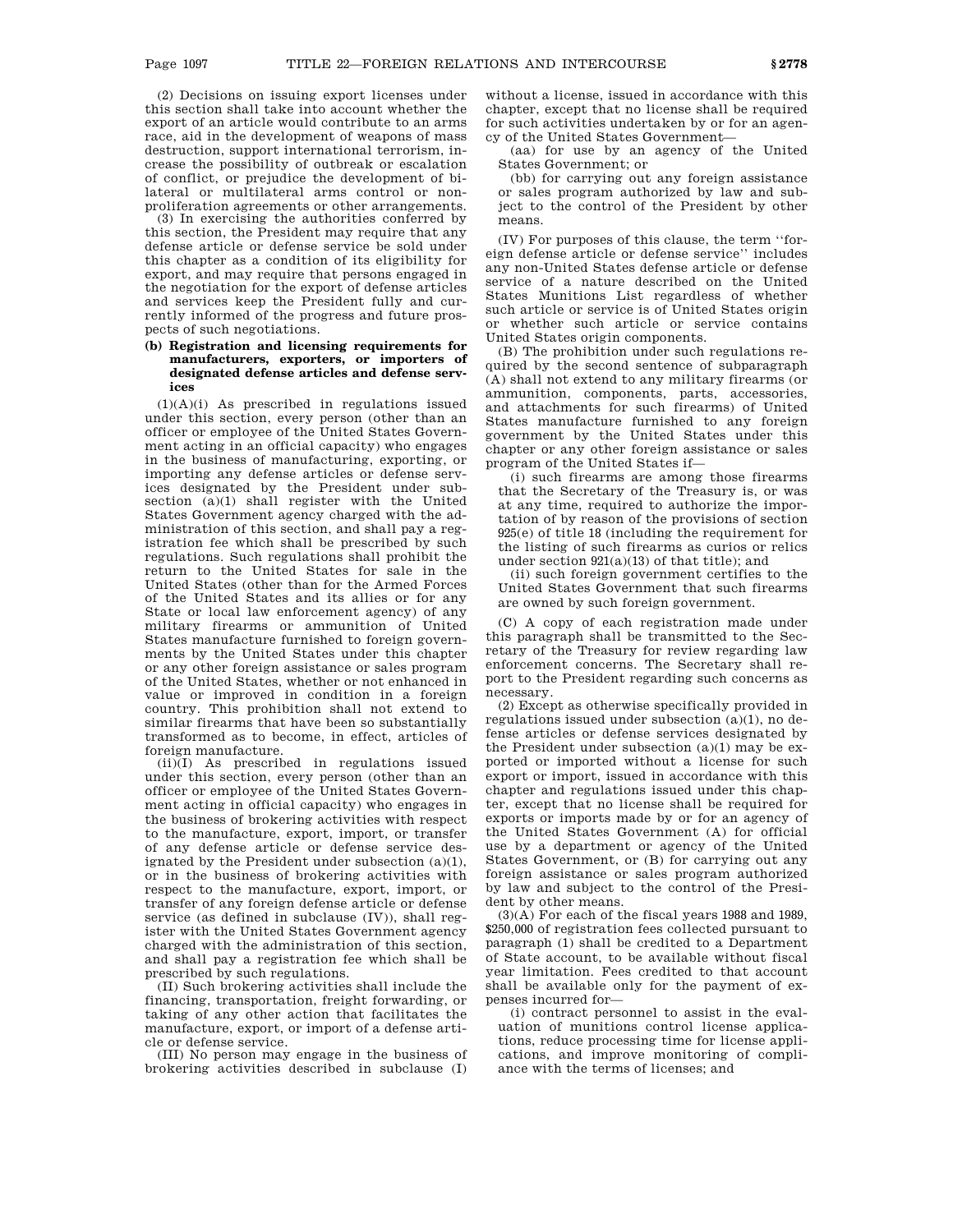(ii) the automation of munitions control functions and the processing of munitions control license applications, including the development, procurement, and utilization of computer equipment and related software.

(B) The authority of this paragraph may be exercised only to such extent or in such amounts as are provided in advance in appropriation Acts.

## **(c) Criminal violations; punishment**

Any person who willfully violates any provision of this section, section 2779 of this title, a treaty referred to in subsection  $(j)(1)(C)(i)$ , or any rule or regulation issued under this section or section 2779 of this title, including any rule or regulation issued to implement or enforce a treaty referred to in subsection  $(j)(1)(C)(i)$  or an implementing arrangement pursuant to such treaty, or who willfully, in a registration or license application or required report, makes any untrue statement of a material fact or omits to state a material fact required to be stated therein or necessary to make the statements therein not misleading, shall upon conviction be fined for each violation not more than \$1,000,000 or imprisoned not more than 20 years, or both.

## **(d) Repealed. Pub. L. 96–70, title III, § 3303(a)(4), Sept. 27, 1979, 93 Stat. 499**

#### **(e) Enforcement powers of President**

In carrying out functions under this section with respect to the export of defense articles and defense services, including defense articles and defense services exported or imported pursuant to a treaty referred to in subsection  $(j)(1)(C)(i)$ , the President is authorized to exercise the same powers concerning violations and enforcement which are conferred upon departments, agencies and officials by subsections (c), (d), (e), and (g) of section  $11<sup>1</sup>$  of the Export Administration Act of 1979, and by subsections (a) and (c) of section  $12<sup>1</sup>$  of such Act, subject to the same terms and conditions as are applicable to such powers under such Act, except that section  $11(c)(2)(B)$  of such Act shall not apply, and instead, as prescribed in regulations issued under this section, the Secretary of State may assess civil penalties for violations of this chapter and regulations prescribed thereunder and further may commence a civil action to recover such civil penalties, and except further that the names of the countries and the types and quantities of defense articles for which licenses are issued under this section shall not be withheld from public disclosure unless the President determines that the release of such information would be contrary to the national interest. Nothing in this subsection shall be construed as authorizing the withholding of information from the Congress. Notwithstanding section 11(c) of the Export Administration Act of 1979, the civil penalty for each violation involving controls imposed on the export of defense articles and defense services under this section may not exceed \$500,000.

# **(f) Periodic review of items on Munitions List; exemptions**

(1) The President shall periodically review the items on the United States Munitions List to determine what items, if any, no longer warrant export controls under this section. The results of such reviews shall be reported to the Speaker of the House of Representatives, the Committee on Foreign Affairs of the House of Representatives, and to the Committee on Foreign Relations and the Committee on Banking, Housing, and Urban Affairs of the Senate. The President may not remove any item from the Munitions List until 30 days after the date on which the President has provided notice of the proposed removal to the Committee on International Relations of the House of Representatives and to the Committee on Foreign Relations of the Senate in accordance with the procedures applicable to reprogramming notifications under section 2394–1(a) of this title. Such notice shall describe the nature of any controls to be imposed on that item under any other provision of law.

(2) The President may not authorize an exemption for a foreign country from the licensing requirements of this chapter for the export of defense items under subsection (j) or any other provision of this chapter until 30 days after the date on which the President has transmitted to the Committee on Foreign Affairs of the House of Representatives and the Committee on Foreign Relations of the Senate a notification that includes—

(A) a description of the scope of the exemption, including a detailed summary of the defense articles, defense services, and related technical data covered by the exemption; and

(B) a determination by the Attorney General that the bilateral agreement concluded under subsection (j) requires the compilation and maintenance of sufficient documentation relating to the export of United States defense articles, defense services, and related technical data to facilitate law enforcement efforts to detect, prevent, and prosecute criminal violations of any provision of this chapter, including the efforts on the part of countries and factions engaged in international terrorism to illicitly acquire sophisticated United States defense items.

(3) Paragraph (2) shall not apply with respect to an exemption for Canada from the licensing requirements of this chapter for the export of defense items.

(4) Paragraph (2) shall not apply with respect to an exemption under subsection  $(j)(1)$  to give effect to a treaty referred to in subsection  $(j)(1)(C)(i)$  (and any implementing arrangements to such treaty), provided that the President promulgates regulations to implement and enforce such treaty under this section and section 2779 of this title.

(5)(A) Except as provided in subparagraph (B), the President shall take such actions as may be necessary to require that, at the time of export or reexport of any major defense equipment listed on the 600 series of the Commerce Control List contained in Supplement No. 1 to part 774 of subtitle B of title 15, Code of Federal Regulations, the major defense equipment will not be

<sup>1</sup>See References in Text note below.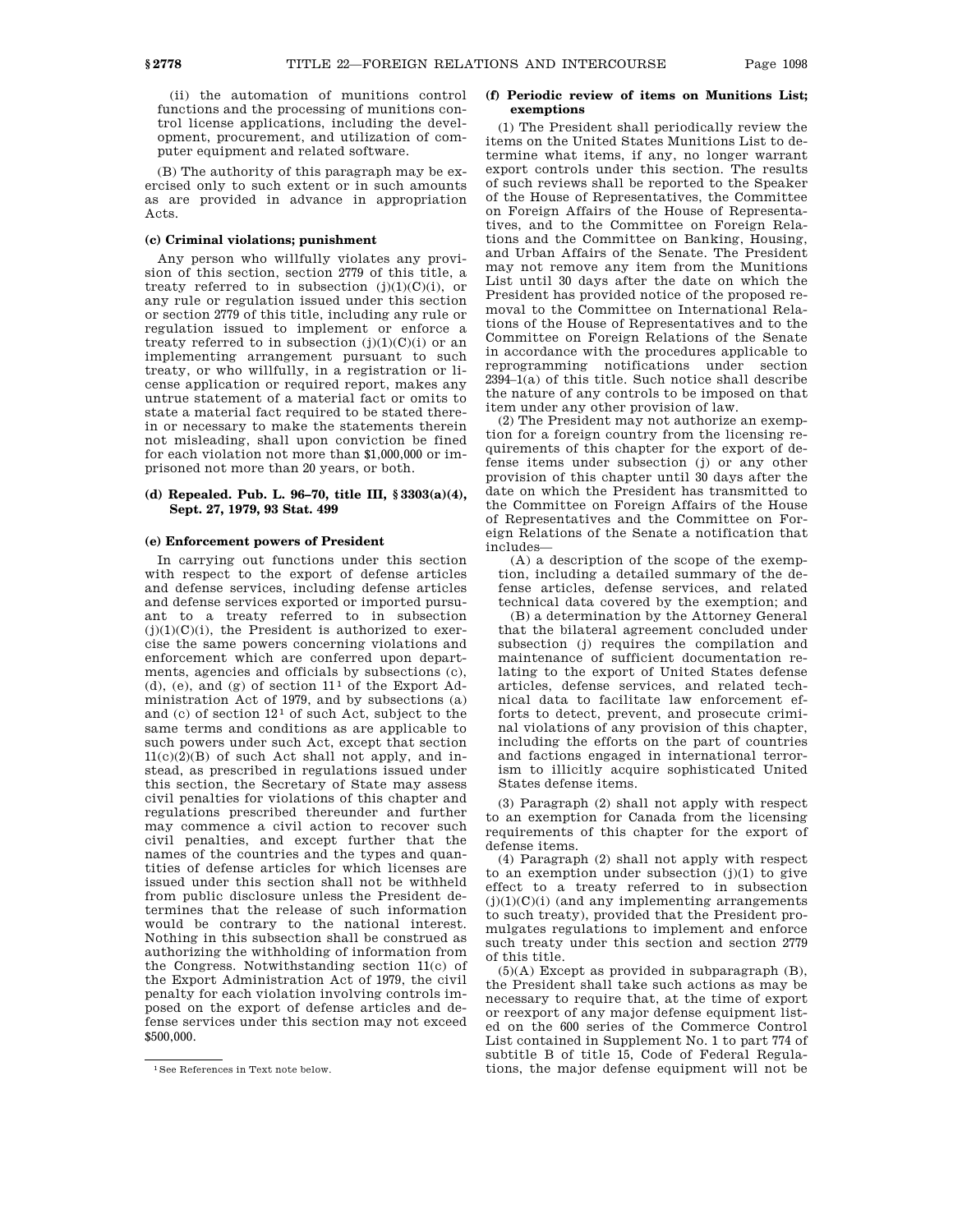subsequently modified so as to transform such major defense equipment into a defense article.

(B) The President may authorize the transformation of any major defense equipment described in subparagraph (A) into a defense article if the President—

(i) determines that such transformation is appropriate and in the national interests of the United States; and

(ii) provides notice of such transformation to the chairman of the Committee on Foreign Affairs of the House of Representatives and the chairman of the Committee on Foreign Relations of the Senate consistent with the notification requirements of section  $2776(b)(5)(A)$  of this title.

(C) In this paragraph, the term ''defense article'' means an item designated by the President pursuant to subsection (a)(1).

(6) The President shall ensure that any major defense equipment that is listed on the 600 series of the Commerce Control List contained in Supplement No. 1 to part 774 of subtitle B of title 15, Code of Federal Regulations, shall continue to be subject to the notification and reporting requirements of the following provisions of law:

(A) Section 2321j(f) of this title.

(B) Section 2415 of this title.

 $(C)$  Section 2753 $(d)(3)(A)$  of this title.

(D) Section 2765 of this title.

(E) Section 2776(b), (c), and (d) of this title.

# **(g) Identification of persons convicted or subject to indictment for violations of certain provisions**

(1) The President shall develop appropriate mechanisms to identify, in connection with the export licensing process under this section—

(A) persons who are the subject of an indictment for, or have been convicted of, a violation under—

(i) this section,

(ii) section 11 of the Export Administration Act of 1979 (50 U.S.C. App. 2410),1

(iii) section 793, 794, or 798 of title 18 (relating to espionage involving defense or classified information) or section 2339A of such title (relating to providing material support to terrorists),

(iv) section 16 of the Trading with the Enemy Act (50 U.S.C. App. 16) [50 U.S.C. 4315],

(v) section 206 of the International Emergency Economic Powers Act (relating to foreign assets controls; 50 U.S.C. App. 1705) [50 U.S.C. 1705],

(vi) section 30A of the Securities Exchange Act of 1934 (15 U.S.C. 78dd–1) or section 104 of the Foreign Corrupt Practices Act (15 U.S.C. 78dd–2),

(vii) chapter 105 of title 18 (relating to sabotage),

(viii) section 4(b) of the Internal Security Act of 1950 (relating to communication of classified information; 50 U.S.C. 783(b)),

(ix) section 57, 92, 101, 104, 222, 224, 225, or 226 of the Atomic Energy Act of 1954 (42 U.S.C. 2077, 2122, 2131, 2134, 2272, 2274, 2275, and 2276),

(x) section 601 of the National Security Act of 1947 (relating to intelligence identities protection; [50 U.S.C. 3121]),

(xi) section 603(b) or (c) of the Comprehensive Anti-Apartheid Act of 1986 (22 U.S.C. 5113(b) and (c)), or

(xii) sections 3, 4, 5, and 6 of the Prevention of Terrorist Access to Destructive Weapons Act of 2004, relating to missile systems designed to destroy aircraft (18 U.S.C. 2332g), prohibitions governing atomic weapons (42 U.S.C. 2122), radiological dispersal devices (18 U.S.C. 2332h), and variola virus (18 U.S.C. 175c);

(B) persons who are the subject of an indictment or have been convicted under section 371 of title 18 for conspiracy to violate any of the statutes cited in subparagraph (A); and

(C) persons who are ineligible—

(i) to contract with,

(ii) to receive a license or other form of authorization to export from, or

(iii) to receive a license or other form of authorization to import defense articles or defense services from,

any agency of the United States Government.

(2) The President shall require that each applicant for a license to export an item on the United States Munitions List identify in the application all consignees and freight forwarders involved in the proposed export.

(3) If the President determines—

(A) that an applicant for a license to export under this section is the subject of an indictment for a violation of any of the statutes cited in paragraph (1),

(B) that there is reasonable cause to believe that an applicant for a license to export under this section has violated any of the statutes cited in paragraph (1), or

(C) that an applicant for a license to export under this section is ineligible to contract with, or to receive a license or other form of authorization to import defense articles or defense services from, any agency of the United States Government,

the President may disapprove the application. The President shall consider requests by the Secretary of the Treasury to disapprove any export license application based on these criteria.

(4) A license to export an item on the United States Munitions List may not be issued to a person—

(A) if that person, or any party to the export, has been convicted of violating a statute cited in paragraph (1), or

(B) if that person, or any party to the export, is at the time of the license review ineligible to receive export licenses (or other forms of authorization to export) from any agency of the United States Government,

except as may be determined on a case-by-case basis by the President, after consultation with the Secretary of the Treasury, after a thorough review of the circumstances surrounding the conviction or ineligibility to export and a finding by the President that appropriate steps have been taken to mitigate any law enforcement concerns.

(5) A license to export an item on the United States Munitions List may not be issued to a foreign person (other than a foreign government).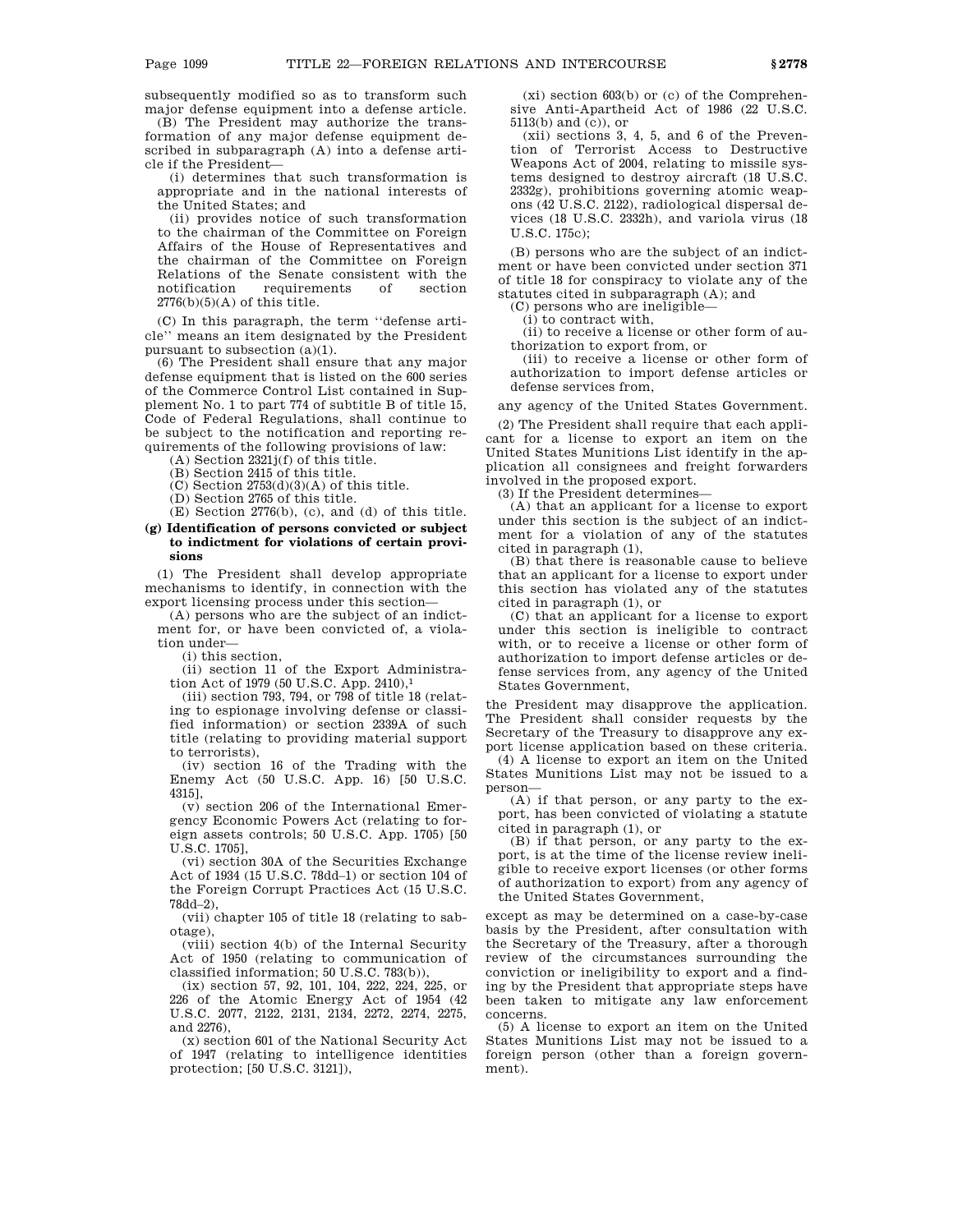(6) The President may require a license (or other form of authorization) before any item on the United States Munitions List is sold or otherwise transferred to the control or possession of a foreign person or a person acting on behalf of a foreign person.

(7) The President shall, in coordination with law enforcement and national security agencies, develop standards for identifying high-risk exports for regular end-use verification. These standards shall be published in the Federal Register and the initial standards shall be published not later than October 1, 1988.

(8) Upon request of the Secretary of State, the Secretary of Defense and the Secretary of the Treasury shall detail to the office primarily responsible for export licensing functions under this section, on a nonreimbursable basis, personnel with appropriate expertise to assist in the initial screening of applications for export licenses under this section in order to determine the need for further review of those applications for foreign policy, national security, and law enforcement concerns.

(9) For purposes of this subsection—

(A) the term ''foreign corporation'' means a corporation that is not incorporated in the United States;

(B) the term ''foreign government'' includes any agency or subdivision of a foreign government, including an official mission of a foreign government;

(C) the term ''foreign person'' means any person who is not a citizen or national of the United States or lawfully admitted to the United States for permanent residence under the Immigration and Nationality Act [8 U.S.C. 1101 et seq.], and includes foreign corporations, international organizations, and foreign governments;

(D) the term ''party to the export'' means—

(i) the president, the chief executive officer, and other senior officers of the license applicant;

(ii) the freight forwarders or designated exporting agent of the license application; and

(iii) any consignee or end user of any item to be exported; and

(E) the term ''person'' means a natural person as well as a corporation, business association, partnership, society, trust, or any other entity, organization, or group, including governmental entities.

# **(h) Judicial review of designation of items as defense articles or services**

The designation by the President (or by an official to whom the President's functions under subsection (a) have been duly delegated), in regulations issued under this section, of items as defense articles or defense services for purposes of this section shall not be subject to judicial review.

# **(i) Report to Department of State**

As prescribed in regulations issued under this section, a United States person to whom a license has been granted to export an item on the United States Munitions List shall, not later than 15 days after the item is exported, submit to the Department of State a report containing all shipment information, including a description of the item and the quantity, value, port of exit, and end-user and country of destination of the item.

## **(j) Requirements relating to country exemptions for licensing of defense items for export to foreign countries**

# **(1) Requirement for bilateral agreement**

# **(A) In general**

The President may utilize the regulatory or other authority pursuant to this chapter to exempt a foreign country from the licensing requirements of this chapter with respect to exports of defense items only if the United States Government has concluded a binding bilateral agreement with the foreign country. Such agreement shall—

(i) meet the requirements set forth in paragraph (2); and

(ii) be implemented by the United States and the foreign country in a manner that is legally-binding under their domestic laws.

# **(B) Exception for Canada**

The requirement to conclude a bilateral agreement in accordance with subparagraph (A) shall not apply with respect to an exemption for Canada from the licensing requirements of this chapter for the export of defense items.

# **(C) Exception for defense trade cooperation treaties**

## **(i) In general**

The requirement to conclude a bilateral agreement in accordance with subparagraph (A) shall not apply with respect to an exemption from the licensing requirements of this chapter for the export of defense items to give effect to any of the following defense trade cooperation treaties, provided that the treaty has entered into force pursuant to article II, section 2, clause 2 of the Constitution of the United States:

(I) The Treaty Between the Government of the United States of America and the Government of the United Kingdom of Great Britain and Northern Ireland Concerning Defense Trade Cooperation, done at Washington and London on June 21 and 26, 2007 (and any implementing arrangement thereto).

(II) The Treaty Between the Government of the United States of America and the Government of Australia Concerning Defense Trade Cooperation, done at Sydney September 5, 2007 (and any implementing arrangement thereto).

## **(ii) Limitation of scope**

The United States shall exempt from the scope of a treaty referred to in clause (i)—

(I) complete rocket systems (including ballistic missile systems, space launch vehicles, and sounding rockets) or complete unmanned aerial vehicle systems (including cruise missile systems, target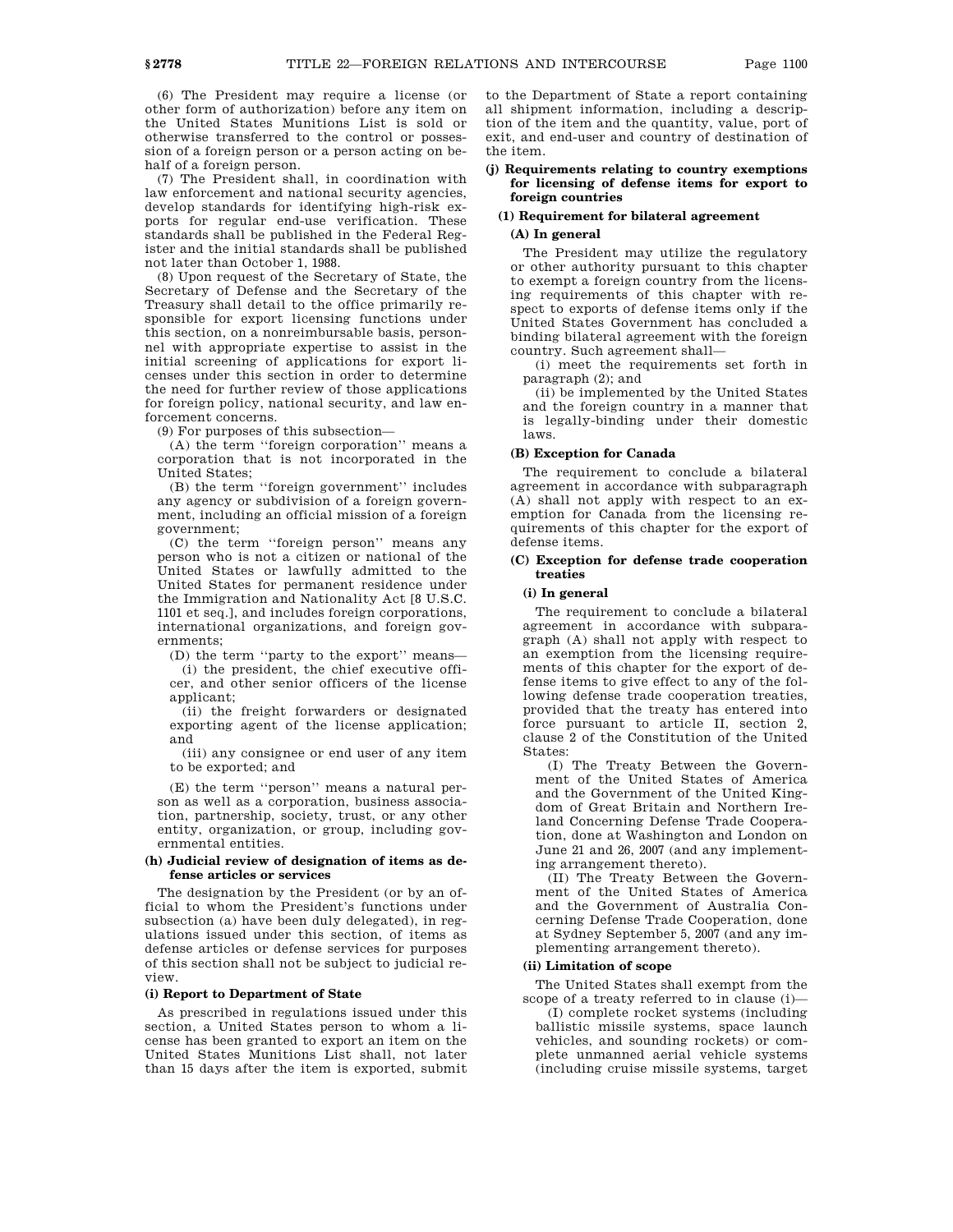drones, and reconnaissance drones) capable of delivering at least a 500 kilogram payload to a range of 300 kilometers, and associated production facilities, software, or technology for these systems, as defined in the Missile Technology Control Regime Annex Category I, Item 1;

(II) individual rocket stages, re-entry vehicles and equipment, solid or liquid propellant motors or engines, guidance sets, thrust vector control systems, and associated production facilities, software, and technology, as defined in the Missile Technology Control Regime Annex Category I, Item 2;

(III) defense articles and defense services listed in the Missile Technology Control Regime Annex Category II that are for use in rocket systems, as that term is used in such Annex, including associated production facilities, software, or technology;

(IV) toxicological agents, biological agents, and associated equipment, as listed in the United States Munitions List (part 121.1 of chapter I of title 22, Code of Federal Regulations), Category XIV, subcategories (a), (b),  $(f)(1)$ , (i), (j) as it pertains to (f)(1), (*l*) as it pertains to  $(f)(1)$ , and  $(m)$  as it pertains to all of the subcategories cited in this paragraph;

(V) defense articles and defense services specific to the design and testing of nuclear weapons which are controlled under United States Munitions List Category XVI(a) and (b), along with associated defense articles in Category XVI(d) and technology in Category XVI(e);

(VI) with regard to the treaty cited in clause (i)(I), defense articles and defense services that the United States controls under the United States Munitions List that are not controlled by the United Kingdom, as defined in the United Kingdom Military List or Annex 4 to the United Kingdom Dual Use List, or any successor lists thereto; and

(VII) with regard to the treaty cited in clause (i)(II), defense articles for which Australian laws, regulations, or other commitments would prevent Australia from enforcing the control measures specified in such treaty.

## **(2) Requirements of bilateral agreement**

A bilateral agreement referred to in paragraph (1)—

(A) shall, at a minimum, require the foreign country, as necessary, to revise its policies and practices, and promulgate or enact necessary modifications to its laws and regulations to establish an export control regime that is at least comparable to United States law, regulation, and policy requiring—

(i) conditions on the handling of all United States-origin defense items exported to the foreign country, including prior written United States Government approval for any reexports to third countries;

(ii) end-use and retransfer control commitments, including securing binding enduse and retransfer control commitments from all end-users, including such documentation as is needed in order to ensure compliance and enforcement, with respect to such United States-origin defense items;

(iii) establishment of a procedure comparable to a ''watchlist'' (if such a watchlist does not exist) and full cooperation with United States Government law enforcement agencies to allow for sharing of export and import documentation and background information on foreign businesses and individuals employed by or otherwise connected to those businesses; and

(iv) establishment of a list of controlled defense items to ensure coverage of those items to be exported under the exemption; and

(B) should, at a minimum, require the foreign country, as necessary, to revise its policies and practices, and promulgate or enact necessary modifications to its laws and regulations to establish an export control regime that is at least comparable to United States law, regulation, and policy regarding—

(i) controls on the export of tangible or intangible technology, including via fax, phone, and electronic media;

(ii) appropriate controls on unclassified information relating to defense items exported to foreign nationals;

(iii) controls on international arms trafficking and brokering;

(iv) cooperation with United States Government agencies, including intelligence agencies, to combat efforts by third countries to acquire defense items, the export of which to such countries would not be authorized pursuant to the export control regimes of the foreign country and the United States; and

(v) violations of export control laws, and penalties for such violations.

# **(3) Advance certification**

Not less than 30 days before authorizing an exemption for a foreign country from the licensing requirements of this chapter for the export of defense items, the President shall transmit to the Committee on Foreign Affairs of the House of Representatives and the Committee on Foreign Relations of the Senate a certification that—

(A) the United States has entered into a bilateral agreement with that foreign country satisfying all requirements set forth in paragraph (2);

(B) the foreign country has promulgated or enacted all necessary modifications to its laws and regulations to comply with its obligations under the bilateral agreement with the United States; and

(C) the appropriate congressional committees will continue to receive notifications pursuant to the authorities, procedures, and practices of section 2776 of this title for de-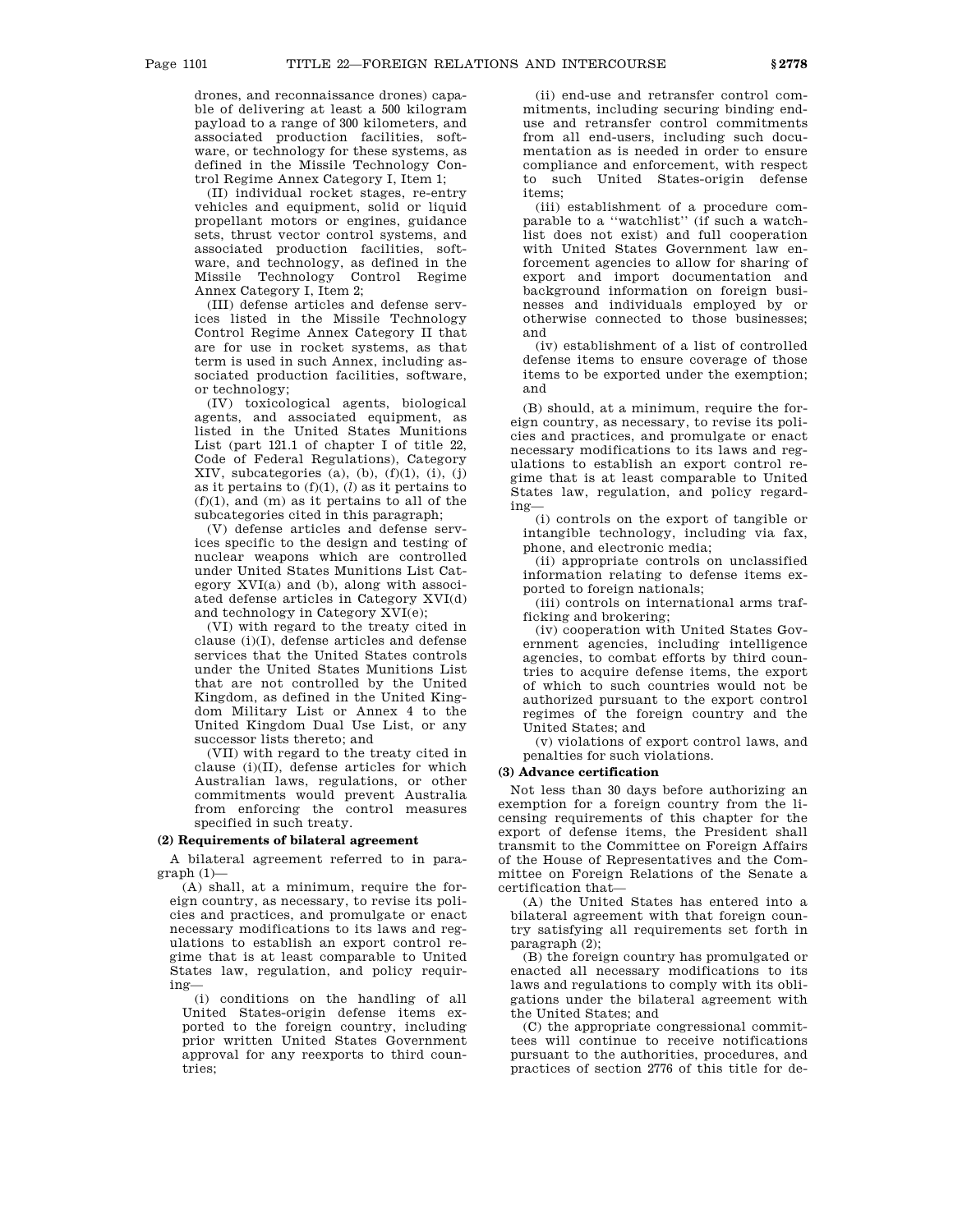fense exports to a foreign country to which that section would apply and without regard to any form of defense export licensing exemption otherwise available for that country.

## **(4) Definitions**

In this section:

## **(A) Defense items**

The term ''defense items'' means defense articles, defense services, and related technical data.

# **(B) Appropriate congressional committees**

The term ''appropriate congressional committees'' means—

(i) the Committee on Foreign Affairs and the Committee on Appropriations of the House of Representatives; and

(ii) the Committee on Foreign Relations and the Committee on Appropriations of the Senate.

## **(k) Licensing of certain commerce-controlled items**

## **(1) In general**

A license or other approval from the Department of State granted in accordance with this section may also authorize the export of items subject to the Export Administration Regulations if such items are to be used in or with defense articles controlled on the United States Munitions List.

## **(2) Other requirements**

The following requirements shall apply with respect to a license or other approval to authorize the export of items subject to the Export Administration Regulations under paragraph (1):

(A) Separate approval from the Department of Commerce shall not be required for such items if such items are approved for export under a Department of State license or other approval.

(B) Such items subject to the Export Administration Regulations that are exported pursuant to a Department of State license or other approval would remain under the jurisdiction of the Department of Commerce with respect to any subsequent transactions.

(C) The inclusion of the term ''subject to the EAR'' or any similar term on a Department of State license or approval shall not affect the jurisdiction with respect to such items.

#### **(3) Definition**

In this subsection, the term ''Export Administration Regulations'' means—

(A) the Export Administration Regulations as maintained and amended under the authority of the International Emergency Economic Powers Act (50 U.S.C. 1701 et seq.); or (B) any successor regulations.

(Pub. L. 90–629, ch. 3, §38, as added Pub. L. 94–329, title II, §212(a)(1), June 30, 1976, 90 Stat. 744; amended Pub. L. 95–92, §20, Aug. 4, 1977, 91 Stat. 623; Pub. L. 96–70, title III, §3303(a)(4), Sept. 27, 1979, 93 Stat. 499; Pub. L. 96–72, §22(a), Sept. 29, 1979, 93 Stat. 535; Pub. L. 96–92, §21, Oct. 29, 1979, 93 Stat. 710; Pub. L. 96–533, title I, §107(a), (c), Dec. 16, 1980, 94 Stat. 3136; Pub. L. 97–113, title I, §§106, 107, Dec. 29, 1981, 95 Stat. 1522; Pub. L. 99–64, title I, §123(a), July 12, 1985, 99 Stat. 156; Pub. L. 99–83, title I, §119(a), (b), Aug. 8, 1985, 99 Stat. 203, 204; Pub. L. 100–202, §101(b) [title VIII, §8142(a)], Dec. 22, 1987, 101 Stat. 1329–43, 1329–88; Pub. L. 100–204, title XII, §1255, Dec. 22, 1987, 101 Stat. 1429; Pub. L. 101–222, §§3(a), 6, Dec. 12, 1989, 103 Stat. 1896, 1899; Pub. L. 103–236, title VII, §714(a)(1), Apr. 30, 1994, 108 Stat. 497; Pub. L. 104–164, title I, §§151(a), 156, July 21, 1996, 110 Stat. 1437, 1440; Pub. L. 105–277, div. G, subdiv. A, title XII, §1225(a)(2), Oct. 21, 1998, 112 Stat. 2681–773; Pub. L. 106–113, div. B, §1000(a)(7) [div. B, title XIII, §§1302(a), 1303, 1304], Nov. 29, 1999, 113 Stat. 1536, 1501A–510, 1501A–511; Pub. L. 106–280, title I, §102(a), (b), Oct. 6, 2000, 114 Stat. 846, 848; Pub. L. 107–228, div. B, title XIV, §1406, Sept. 30, 2002, 116 Stat. 1458; Pub. L. 108–458, title VI, §6910, Dec. 17, 2004, 118 Stat. 3774; Pub. L. 111–195, title I, §107(a)(2), July 1, 2010, 124 Stat. 1337; Pub. L. 111–266, title I, §§102(b)–103(c), Oct. 8, 2010, 124 Stat. 2797, 2799; Pub. L. 113–276, title II, §§204, 205, 208(a)(1), (3), (b)(1)(A), Dec. 18, 2014, 128 Stat. 2990–2993.)

#### REFERENCES IN TEXT

This chapter, referred to in text, was in the original ''this Act'', meaning Pub. L. 90–629, Oct. 22, 1968, 82 Stat. 1321, which is classified principally to this chapter. For complete classification of this Act to the Code, see Short Title note set out under section 2751 of this title and Tables.

The Export Administration Act of 1979, referred to in subsecs. (e) and  $(g)(1)(A)(ii)$ , is Pub. L. 96–72, Sept. 29, 1979, 93 Stat. 503, which was classified principally to section 2401 et seq. of the former Appendix to Title 50, War and National Defense, prior to editorial reclassification and renumbering as chapter 56 (§4601 et seq.) of Title 50, and was repealed by Pub. L. 115–232, div. A, title XVII, §1766(a), Aug. 13, 2018, 132 Stat. 2232, except for sections 11A, 11B, and 11C thereof (50 U.S.C. 4611, 4612, 4613). Sections 11 and 12 of the Act were classified to sections 4610 and 4614, respectively, of Title 50 prior to repeal.

Section 104 of the Foreign Corrupt Practices Act (15 U.S.C. 78dd-2), referred to in subsec.  $(g)(1)(A)(vi)$ , probably means section 104 of the Foreign Corrupt Practices Act of 1977, which is classified to section 78dd–2 of Title 15, Commerce and Trade.

Sections 3, 4, 5, and 6 of the Prevention of Terrorist Access to Destructive Weapons Act of 2004, referred to in subsec.  $(g)(1)(A)(xii)$ , probably means sections 6903, 6904, 6905, and 6906, respectively, of Pub. L. 108–458, which enacted section 2332g of Title 18, Crimes and Criminal Procedure, amended sections 2122 and 2272 of Title 42, The Public Health and Welfare, and enacted sections 2332h and 175c of Title 18.

The Immigration and Nationality Act, referred to in subsec. (g)( $9$ )(C), is act June 27, 1952, ch. 477, 66 Stat. 163, as amended, which is classified principally to chapter 12 (§1101 et seq.) of Title 8, Aliens and Nationality. For complete classification of this Act to the Code, see Short Title note set out under section 1101 of Title 8 and Tables.

The International Emergency Economic Powers Act, referred to in subsec. (k)(3)(A), is title II of Pub. L. 95–223, Dec. 28, 1977, 91 Stat. 1626, which is classified generally to chapter 35 (§1701 et seq.) of Title 50, War and National Defense. For complete classification of this Act to the Code, see Short Title note set out under section 1701 of Title 50 and Tables.

#### REFERENCE TO SECTION 1934 OF THIS TITLE DEEMED REFERENCE TO THIS SECTION

Pub. L. 94–329, title II, §212(b)(1), June 30, 1976, 90 Stat. 745, provided in part that: ''Any reference to such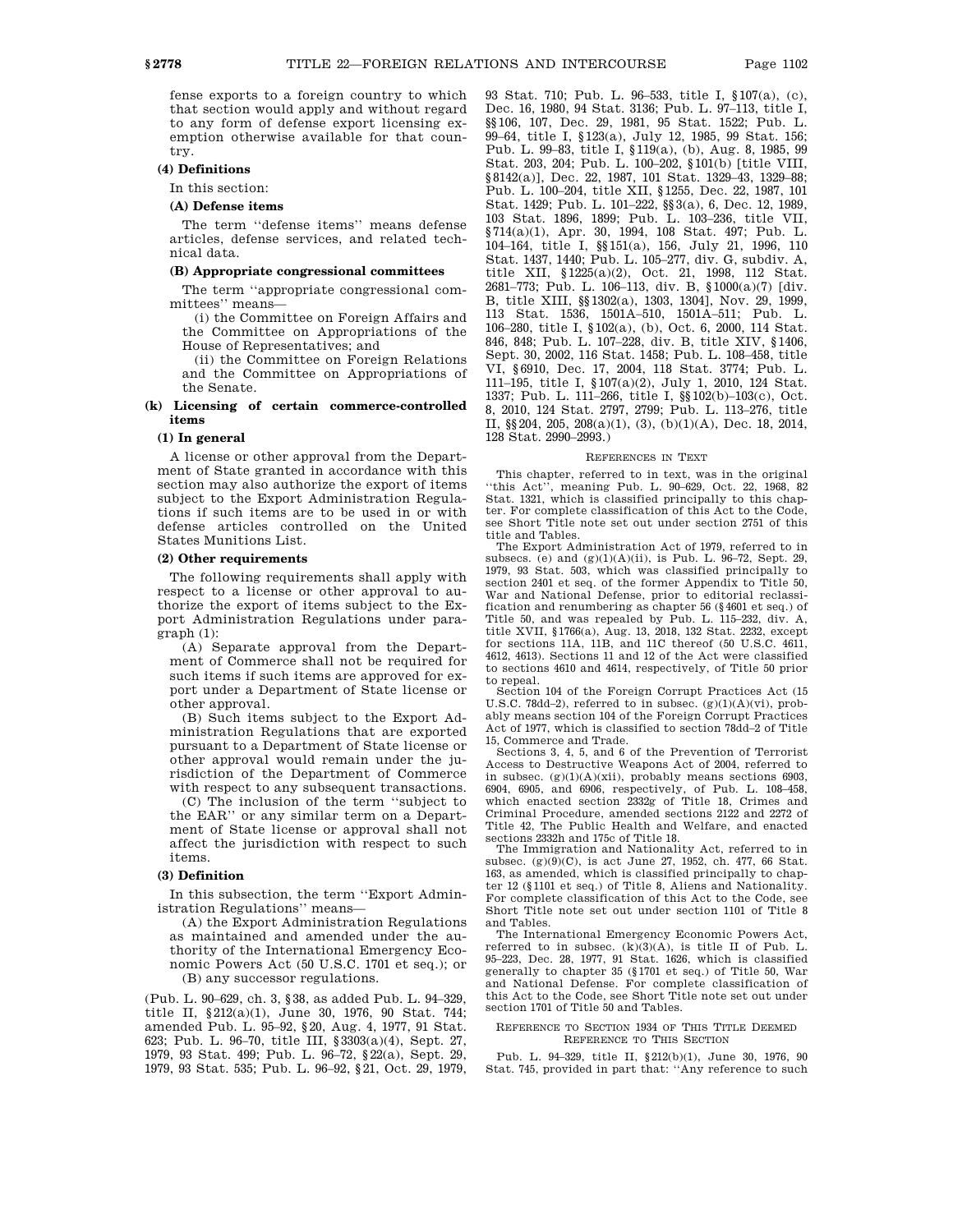section [section 1934 of this title] shall be deemed to be a reference to section 38 of the Arms Export Control Act [this section] and any reference to licenses issued under section 38 of the Arms Export Control Act [this section] shall be deemed to include a reference to licenses issued under section 414 of the Mutual Security Act of 1954.''

#### **AMENDMENTS**

2014—Subsec. (b)(1)(B), (C). Pub. L. 113–276, §208(b)(1)(A)(i), redesignated subpar. (B) relating to review by Secretary of the Treasury of munitions control registrations as (C).

Subsec.  $(f)(1)$ . Pub. L. 113-276, §208 $(a)(1)$ , substituted ''the Speaker of the House of Representatives, the Committee on Foreign Affairs of the House of Representatives, and'' for ''the Speaker of the House of Representatives and''.

Subsec. (f)(2). Pub. L. 113–276, §208(a)(3), substituted ''Foreign Affairs'' for ''International Relations'' in introductory provisions.

Subsec. (f)(5). Pub. L. 113–276, §205(a), added par. (5). Subsec. (f)(6). Pub. L. 113–276, §205(b), added par. (6). Subsec. (g)(1)(A)(xi). Pub. L. 113–276,  $$208(b)(1)(A)(ii)(I)$ , substituted ", or" for "; or".

Subsec.  $(g)(1)(A)(xii)$ . Pub. L. 113-276, §208(b)(1)(A)(ii)(II), substituted ''sections'' for ''section" and "(18 U.S.C. 175c)" for "(18 U.S.C. 175b)"

Subsec. (j)(2). Pub. L. 113–276, §208(b)(1)(A)(iii), inserted "in" before "paragraph (1)" in introductory provisions.

Subsec. (j)(3), (4)(B)(i). Pub. L. 113–276, §208(a)(3), substituted ''Foreign Affairs'' for ''International Relations''.

Subsec. (k). Pub. L. 113–276, §204, added subsec. (k).

2010—Subsec. (c). Pub. L. 111–266, §103(a), substituted ''this section, section 2779 of this title, a treaty referred to in subsection  $(j)(1)(C)(i)$ , or any rule or regulation issued under this section or section 2779 of this title, including any rule or regulation issued to implement or enforce a treaty referred to in subsection  $(j)(1)(C)(i)$  or an implementing arrangement pursuant to such treaty'' for ''this section or section 2779 of this title, or any rule or regulation issued under either section''.

Pub. L. 111–195 substituted ''20 years'' for ''ten years''.

Subsec. (e). Pub. L. 111–266, §103(b), substituted ''defense services, including defense articles and defense services exported or imported pursuant to a treaty referred to in subsection  $(j)(1)(C)(i)$ ," for "defense services,''.

Subsec. (f)(4). Pub. L. 111–266, §103(c), added par. (4). Subsec. (j)(1)(B). Pub. L. 111–266, §102(b)(1), inserted ''for Canada'' after ''Exception'' in heading.

Subsec. (j)(1)(C). Pub. L. 111–266, §102(b)(2), added subpar. (C).

2004—Subsec. (g)(1)(A)(xii). Pub. L. 108–458 added cl. (xii).

2002—Subsec. (f)(1). Pub. L. 107–228 substituted ''The President may not remove any item from the Munitions List until 30 days after the date on which the President has provided notice of the proposed removal to the Committee on International Relations of the House of Representatives and to the Committee on Foreign Relations of the Senate in accordance with the procedures applicable to reprogramming notifications under section 2394–1(a) of this title. Such notice shall describe the nature of any controls to be imposed on that item under any other provision of law.'' for ''Such a report shall be submitted at least 30 days before any item is removed from the Munitions List and shall describe the nature of any controls to be imposed on that item under the Export Administration Act of 1979.''

2000—Subsec. (f). Pub. L. 106–280, §102(b), designated existing provisions as par. (1) and added pars. (2) and (3).

Subsec. (j). Pub. L. 106–280, §102(a), added subsec. (j). 1999—Subsec. (e). Pub. L. 106–113, §1000(a)(7) [title XIII, §1303], in first sentence, inserted ''section 11(c)(2)(B) of such Act shall not apply, and instead, as prescribed in regulations issued under this section, the Secretary of State may assess civil penalties for violations of this chapter and regulations prescribed thereunder and further may commence a civil action to recover such civil penalties, and except further that'' after "except that"

Subsec. (g)(1)(A)(iii). Pub. L. 106–113, §1000(a)(7) [title XIII, §1304], inserted ''or section 2339A of such title (relating to providing material support to terrorists)'' before comma at end.

Subsec. (i). Pub. L. 106–113, §1000(a)(7) [title XIII, §1302(a)], added subsec. (i).

1998—Subsec. (a)(2). Pub. L. 105–277 substituted ''take into account'' for ''be made in coordination with the Director of the United States Arms Control and Disarmament Agency, taking into account the Director's assessment as to'' and struck out at end ''The Director of the Arms Control and Disarmament Agency is authorized, whenever the Director determines that the issuance of an export license under this section would be detrimental to the national security of the United States, to recommend to the President that such export license be disapproved.''

1996—Subsec. (b)(1)(A). Pub. L. 104–164, §151(a), designated existing provisions of subpar. (A) as cl. (i) and added cl. (ii).

Subsec. (e). Pub. L. 104–164, §156, inserted before period at end of first sentence '', except that the names of the countries and the types and quantities of defense articles for which licenses are issued under this section shall not be withheld from public disclosure unless the President determines that the release of such information would be contrary to the national interest''.

1994—Subsec. (a)(2). Pub. L. 103–236 amended par. (2) generally. Prior to amendment, par. (2) read as follows: ''Decisions on issuing export licenses under this section shall be made in coordination with the Director of the United States Arms Control and Disarmament Agency and shall take into account the Director's opinion as to whether the export of an article will contribute to an arms race, support international terrorism, increase the possibility of outbreak or escalation of conflict, or prejudice the development of bilateral or multilateral arms control arrangements.''

1989—Subsec. (a)(2). Pub. L. 101–222, §3(a), inserted 'support international terrorism," after "arms race,". Subsec. (h). Pub. L. 101–222, §6, added subsec. (h).

1987—Subsec. (b)(1). Pub. L. 100–204, §1255(b), designated existing provisions as subpar. (A) and added subpar. (B) relating to review by Secretary of the Treasury of munitions control registrations.

Pub. L. 100–202 designated existing provisions as subpar. (A) and added subpar. (B) relating to allowance of return to United States of certain military firearms, etc., under certain circumstances.

Subsec. (b)(3). Pub. L. 100–204, §1255(c), added par. (3). Subsec. (g). Pub. L. 100–204, §1255(a), added subsec. (g). 1985—Subsec. (c). Pub. L. 99–83, §119(a), inserted ''for

each violation'' before ''not more'' and substituted ''\$1,000,000'' for ''\$100,000'' and ''ten'' for ''two''.

Subsec. (e). Pub. L. 99–83, §119(b), inserted provisions relating to civil penalty for each violation.

Pub. L. 99–64 substituted " $(g)$ " for " $(f)$ "

1981—Subsec. (b)(3). Pub. L. 97–113, §106, struck out par. (3) which placed a \$100,000,000 ceiling on commercial arms exports of major defense equipment to all countries other than NATO countries, Japan, Australia, and New Zealand.

Subsec. (f). Pub. L. 97–113, §107, added subsec. (f).

1980—Subsec. (a)(3). Pub. L. 96–533, §107(c), added par.

(3). Subsec. (b)(3). Pub. L. 96–533, §107(a), increased the limitation in the sale of major defense equipment exports to \$100,000,000 from \$35,000,000.

1979—Subsec. (b)(3). Pub. L. 96–92 increased the limitation in the sale of major defense equipment exports to \$35,000,000 from \$25,000,000.

Subsec. (d). Pub. L. 96–70 struck out subsec. (d) which provided that this section applies to and within the Canal Zone.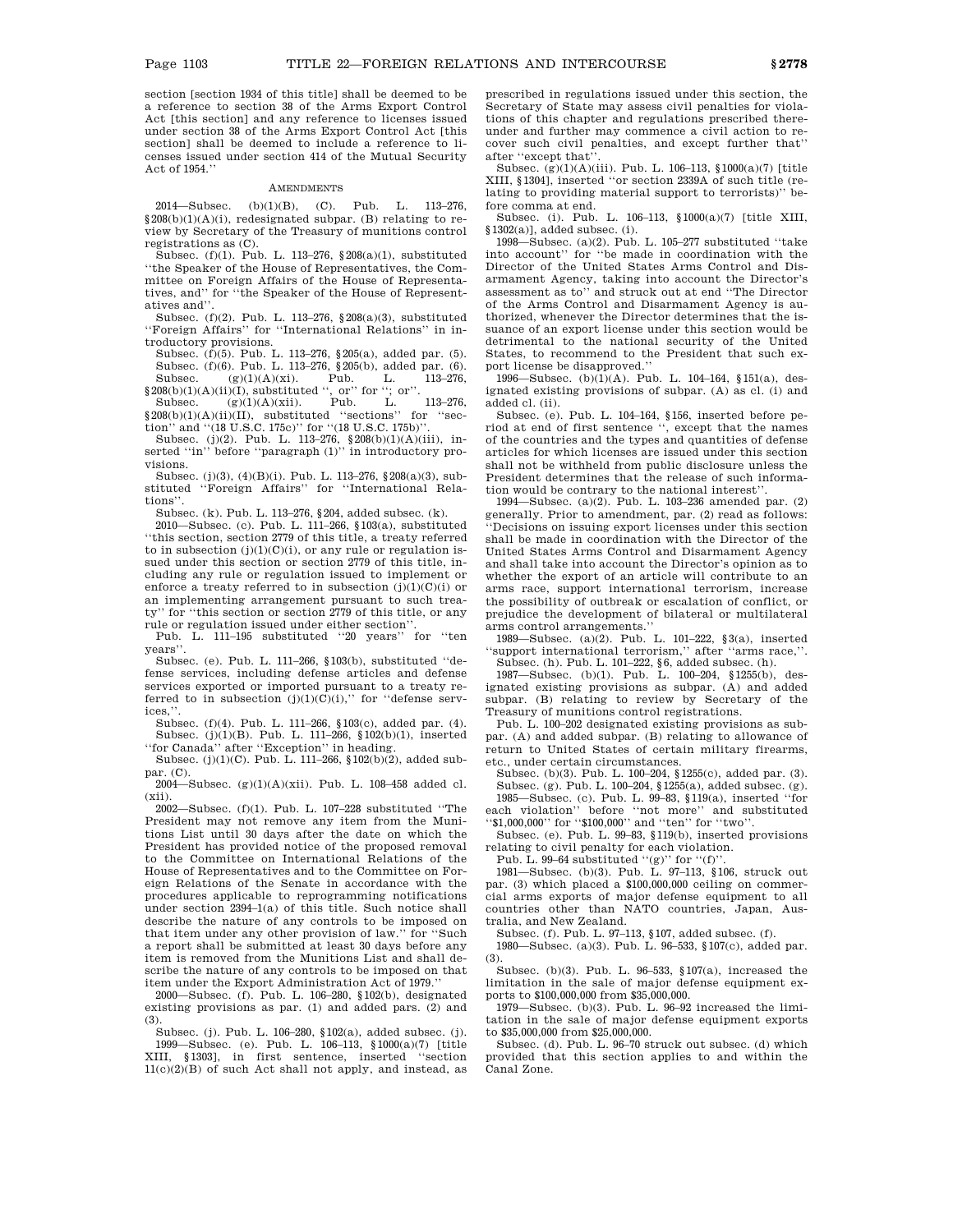Subsec. (e). Pub. L. 96–72 substituted ''subsections (c), (d), (e), and (f) of section 11 of the Export Administration Act of 1979, and by subsections (a) and (c) of section 12 of such Act" for "sections  $6(c)$ ,  $(d)$ ,  $(e)$ , and  $(f)$ and 7(a) and (c) of the Export Administration Act of 1969''.

1977—Subsec. (b)(3). Pub. L. 95–92 inserted provisions relating to exceptions to prohibitions against issuance of licenses under this section and procedures applicable for implementation of such exceptions.

#### CHANGE OF NAME

Committee on International Relations of House of Representatives changed to Committee on Foreign Affairs of House of Representatives by House Resolution No. 6, One Hundred Tenth Congress, Jan. 5, 2007.

#### EFFECTIVE DATE OF 1998 AMENDMENT

Amendment by Pub. L. 105–277 effective Apr. 1, 1999, see section 1201 of Pub. L. 105–277, set out as an Effective Date note under section 6511 of this title.

#### EFFECTIVE DATE OF 1996 AMENDMENT

Pub. L. 104–164, title I, §151(b), July 21, 1996, 110 Stat. 1438, provided that: ''Section 38(b)(1)(A)(ii) of the Arms Export Control Act, as added by subsection (a) [22 U.S.C. 2778(b)(1)(A)(ii)], shall apply with respect to brokering activities engaged in beginning on or after 120 days after the enactment of this Act [July 21, 1996].''

#### EFFECTIVE DATE OF 1987 AMENDMENT

Pub. L. 100–202, §101(b) [title VIII, §8142(b)], Dec. 22, 1987, 101 Stat. 1329–43, 1329–88, provided that:

''(1) Except as provided in paragraphs (2) and (3), subparagraph (B) of section 38(b)(1) of the Arms Export Control Act [subsec.  $(b)(1)(B)$  of this section], as added by subsection (a), shall take effect at the end of the ninety-day period beginning on the date of the enactment of this Act [Dec. 22, 1987].

''(2)(A) Such subparagraph shall take effect on the date of the enactment of this Act [Dec. 22, 1987] with respect to any military firearms or ammunition (or components, parts, accessories and attachments for such firearms) with respect to which an import permit was issued by the Secretary of the Treasury on or after July 1, 1986, irrespective of whether such import permit was subsequently suspended, revoked, or withdrawn by the Secretary of the Treasury based on the application of section 38(b)(1) of the Arms Export Control Act [subsec. (b)(1) of this section] as in effect on the day before the date of the enactment of this Act.

''(B) In the case of an import permit described in subparagraph (A) which was suspended, revoked, or withdrawn by the Secretary of the Treasury during the period beginning on July 1, 1986, and ending on the date of the enactment of this Act [Dec. 22, 1987] under the conditions described in such subparagraph, such import permit shall be reinstated and reissued immediately upon the enactment of this Act, and in any event not later than ten days after the date of the enactment of this Act.

''(3) During the period preceding the revision of regulations issued under section 38(b)(1) of the Arms Export Control Act [subsec. (b)(1) of this section] to reflect the provisions of subparagraph (B) of such section, as added by subsection (a), such regulations may not be applied with respect to matters covered by paragraph (2) of this subsection so as to prohibit or otherwise restrict the importation of firearms described in that paragraph or in any other manner inconsistent with that paragraph, notwithstanding that such regulations have not yet been so revised: *Provided*, That this section shall not take effect if during the twenty day period beginning on the date of enactment of this section [Dec. 22, 1987] the Secretary of State, the Secretary of Defense, or the Secretary of the Treasury notifies Congress that he has an objection to the intent of this section: *Provided further*, That the Attorney General shall, within the period of time stated in the first proviso, submit a certification to Congress indicating whether the enactment of this section will interfere with any ongoing criminal investigation with respect to this section. If a certification of criminal investigative interference or an objection to the intent of this section is made, as herein provided, no permit shall be issued to anyone.''

## EFFECTIVE DATE OF 1985 AMENDMENT

Pub. L. 99–83, title I, §119(c), Aug. 8, 1985, 99 Stat. 204, provided that: ''This section [amending this section] shall take effect upon the date of enactment of this Act [Aug. 8, 1985] or October 1, 1985, whichever is later. The amendments made by this section apply with respect to violations occurring after the effective date of this section.''

## EFFECTIVE DATE OF 1979 AMENDMENTS

Amendment by Pub. L. 96–72 effective upon the expiration of the Export Administration Act of 1969, which terminated on Sept. 30, 1979, or upon any prior date which the Congress by concurrent resolution or the President by proclamation designated, see Pub. L. 96–72, §19(a), Sept. 29, 1979, 93 Stat. 535, which was classified to section 4621 of Title 50, War and National Defense, prior to repeal by Pub. L. 115–232, div. A, title XVII, §1766(a), Aug. 13, 2018, 132 Stat. 2232. Amendment by Pub. L. 96–70 effective Oct. 1, 1979, see

section 3304 of Pub. L. 96–70, set out as an Effective Date note under section 3601 of this title.

#### REGULATIONS

Pub. L. 111–266, title I, §106, Oct. 8, 2010, 124 Stat. 2802, provided that: ''The President is authorized to issue regulations pursuant to the Arms Export Control Act (22 U.S.C. 2751 et seq.) to implement and enforce the Treaty Between the Government of the United States of America and the Government of the United Kingdom of Great Britain and Northern Ireland Concerning Defense Trade Cooperation, done at Washington and London on June 21 and 26, 2007 (and any implementing arrangement thereto) and the Treaty Between the Government of the United States of America and the Government of Australia Concerning Defense Trade Cooperation, done at Sydney, September 5, 2007 (and any implementing arrangement thereto), consistent with other applicable provisions of the Arms Export Control Act, as amended by this Act [see Short Title of 2010 Amendment notes set out under section 2751 of this title], and with the terms of any resolution of advice and consent adopted by the Senate with respect to either treaty.''

#### RULE OF CONSTRUCTION

Pub. L. 111–266, title I, §107, Oct. 8, 2010, 124 Stat. 2802, provided that: ''Nothing in this title [see section 101 of Pub. L. 111–266, set out as a Short Title of 2010 Amendment note under section 2751 of this title], the Treaty Between the Government of the United States of America and the Government of the United Kingdom of Great Britain and Northern Ireland Concerning Defense Trade Cooperation, done at Washington and London on June 21 and 26, 2007 (and any implementing arrangement thereto), the Treaty Between the Government of the United States of America and the Government of Australia Concerning Defense Trade Cooperation, done at Sydney, September 5, 2007 (and any implementing arrangement thereto), or in any regulation issued to implement either treaty, shall be construed to modify or supersede any provision of law or regulation other than the Arms Export Control Act (22 U.S.C. 2751 et seq.), as amended by this Act [see Short Title of 2010 Amendment notes set out under section 2751 of this title], and the International Traffic in Arms Regulations (subchapter M of chapter I of title 22, Code of Federal Regulations).''

#### DELEGATION OF FUNCTIONS

For delegation of functions of the President under this section, with certain conditions, see section 1(n) of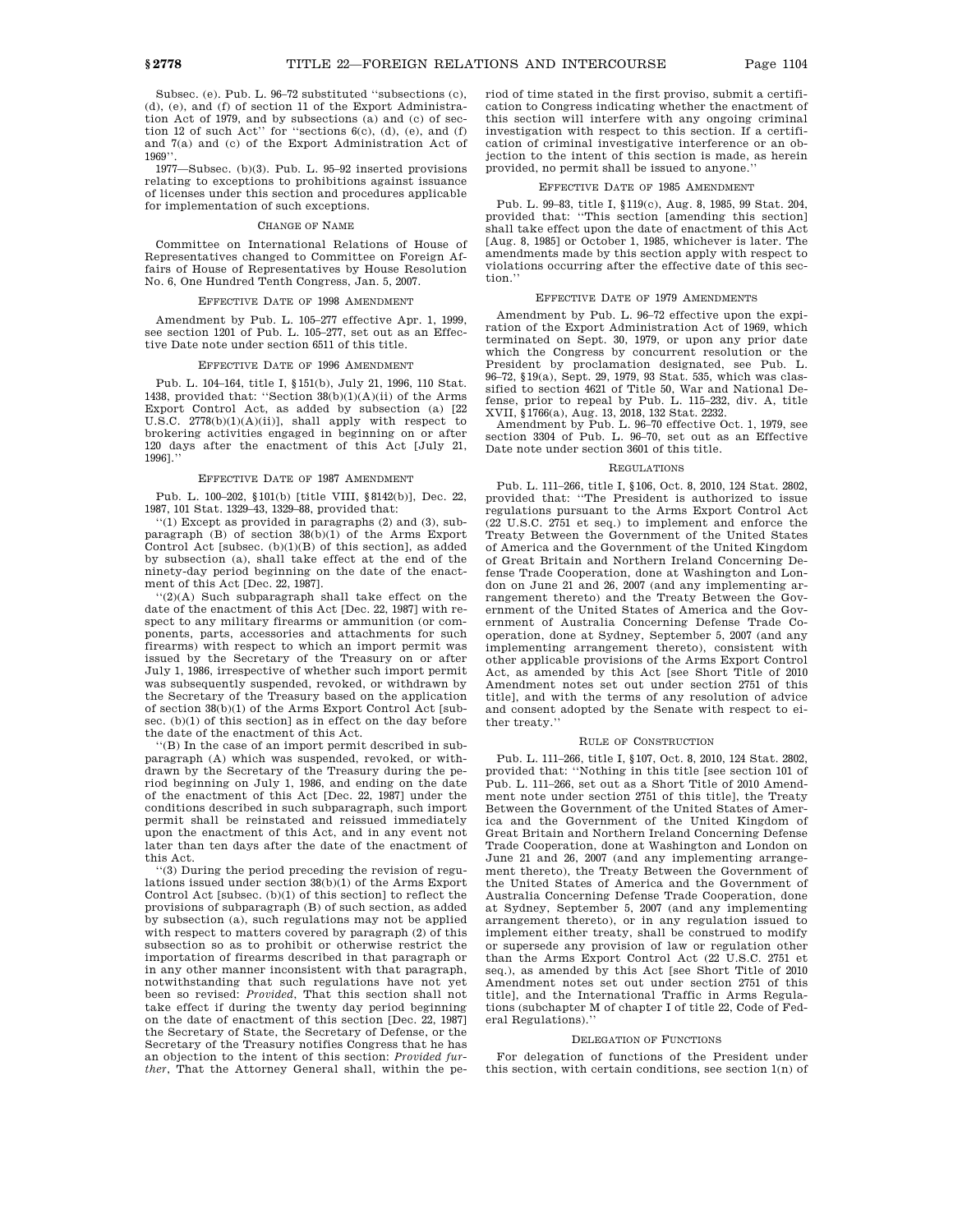Ex. Ord. No. 13637, Mar. 8, 2013, 78 F.R. 16130, set out as a note under section 2751 of this title. Functions were previously delegated by Ex. Ord. No. 11958, which was formerly set out as a note under section 2751 of this title and was revoked, subject to a savings provision, by section 4 of Ex. Ord. No. 13637.

#### SATELLITES AND RELATED ITEMS

Pub. L. 112–239, div. A, title XII, subtitle E, Jan. 2, 2013, 126 Stat. 2018, provided that:

''SEC. 1261. REMOVAL OF SATELLITES AND RELAT-ED ITEMS FROM THE UNITED STATES MUNI-TIONS LIST.

''(a) REPEAL.—[Amended section 1513 of Pub. L. 105–261, set out in a note below.]

''(b) ADDITIONAL DETERMINATION AND REPORT.—Accompanying but separate from the submission to Congress of the first notification after the date of the enactment of this Act [Jan. 2, 2013] under section 38(f) of the Arms Export Control Act (22 U.S.C. 2778(f)) relating to the removal of satellites and related items from the United States Munitions List, the President shall also submit to Congress—

'(1) a determination by the President that the removal of such satellites and items from the United States Munitions List is in the national security interests of the United States; and

''(2) a report identifying and analyzing any differences between—

'(A) the recommendations and draft regulations for controlling the export, re-export, and transfer of such satellites and related items that were submitted in the report to Congress required by section 1248 of the National Defense Authorization Act for Fiscal Year 2010 (Public Law 111–84; 123 Stat. 2546); and

''(B) the final regulations under which the export, re-export, and transfer of such satellites and related items would continue to be controlled.

''(c) PROHIBITION.—

''(1) IN GENERAL.—Subject to paragraph (3), no satellites or related items that are made subject to the Export Administration Regulations (15 CFR part 730 et seq.) as a result of the enactment of subsection (a) of this section, whether or not enumerated on the Commerce Control List—

''(A) may be exported, re-exported, or transferred, directly or indirectly, to—

''(i) any government of a country described in paragraph (2); or

''(ii) any entity or person in or acting for or on behalf of such government, entity, or person; or

''(B) may be launched in a country described in paragraph (2) or as part of a launch vehicle owned, operated, or manufactured by the government of such country or any entity or person in or acting for or on behalf of such government, entity, or person.

''(2) COUNTRIES DESCRIBED.—The countries referred to in paragraph (1) are the following:

''(A) The People's Republic of China.

''(B) North Korea.

''(C) Any country that is a state sponsor of terrorism.

'(3) WAIVER.—The President may waive the prohibition in paragraph (1) on a case-by-case basis if not later than 30 days before doing so the President—

''(A) determines that it is in the national interest of the United States to do so; and

''(B) notifies the appropriate congressional committees of such determination.

''(d) PRESUMPTION OF DENIAL.—Any license or other authorization to export satellites and related items to a country with respect to which the United States maintains a comprehensive arms embargo shall be subject to a presumption of denial.

''(e) REPORT.—

''(1) IN GENERAL.—Not later than one year after the date of the enactment of this Act, and annually thereafter, the Director of National Intelligence, in consultation with the Secretary of State, shall submit to the appropriate congressional committees a report on efforts of state sponsors of terrorism, other foreign countries, or entities to illicitly acquire satellites and related items.

''(2) FORM.—The report required by paragraph (1) shall be submitted in unclassified form, but may contain a classified annex.

''SEC. 1262. REPORT ON LICENSES AND OTHER AU-THORIZATIONS TO EXPORT CERTAIN SAT-ELLITES AND RELATED ITEMS.

''(a) IN GENERAL.—Not later than 60 days after the end of each calendar year through 2020, the President shall submit to the committees of Congress specified in subsection (b) a report summarizing all licenses and other authorizations to export satellites and related items that are subject to the Export Administration Regulations (15 CFR part 730 et seq.) as a result of the enactment of section 1261(a).

''(b) COMMITTEES OF CONGRESS SPECIFIED.—The committees of Congress specified in this subsection are—

''(1) the Committee on Foreign Relations, the Committee on Banking, Housing, and Urban Affairs, and the Select Committee on Intelligence of the Senate; and

''(2) the Committee on Foreign Affairs and the Permanent Select Committee on Intelligence of the House of Representatives.

''SEC. 1263. REPORT ON COUNTRY EXEMPTIONS FOR LICENSING OF EXPORTS OF CERTAIN SAT-ELLITES AND RELATED ITEMS.

''(a) IN GENERAL.—Not later than 120 days after the date of the enactment of this Act [Jan. 2, 2013], the Secretary of Commerce, in consultation with the Attorney General, the Secretary of Homeland Security, and the heads of other Federal departments and agencies as appropriate, shall submit to the appropriate congressional committees a report that contains an assessment of the extent to which the terms and conditions of exemptions for foreign countries to the licensing requirements and other authorizations to export satellites and related items that are subject to the Export Administration Regulations (15 CFR part 730 et seq.) as a result of the enactment of section 1261(a) contain strong safeguards.

''(b) MATTERS TO BE INCLUDED.—The report required by subsection (a) shall include a description of the extent to which the terms and conditions of exemptions described in subsection (a), including other relevant laws, regulations, and practices, support law enforcement efforts to detect, prevent, and prosecute criminal, administrative, and other violations of any provision of the Export Administration Regulations (15 CFR part 730 et seq.), including efforts on the part of state sponsors of terrorism, organizations determined by the Secretary of State to have provided support for international terrorism, or other foreign countries, to acquire illicitly satellites and related items from the United States.

''SEC. 1264. END-USE MONITORING OF CERTAIN SATELLITES AND RELATED ITEMS.

''(a) IN GENERAL.—In order to ensure accountability with respect to the export of satellites and related items that become subject to the Export Administration Regulations (15 CFR part 730 et seq.) as a result of the enactment of section 1261(a), the President shall provide for the end-use monitoring of such satellites and related items.

''(b) REPORT.—Not later than 120 days after the date of the enactment of this Act [Jan. 2, 2013], the Secretary of Commerce, in consultation with the heads of other Federal departments and agencies as appropriate, shall submit to Congress a report describing the actions taken to implement this section, including identification of resource shortfalls or other constraints on effective end-use monitoring of satellites and related items described in subsection (a).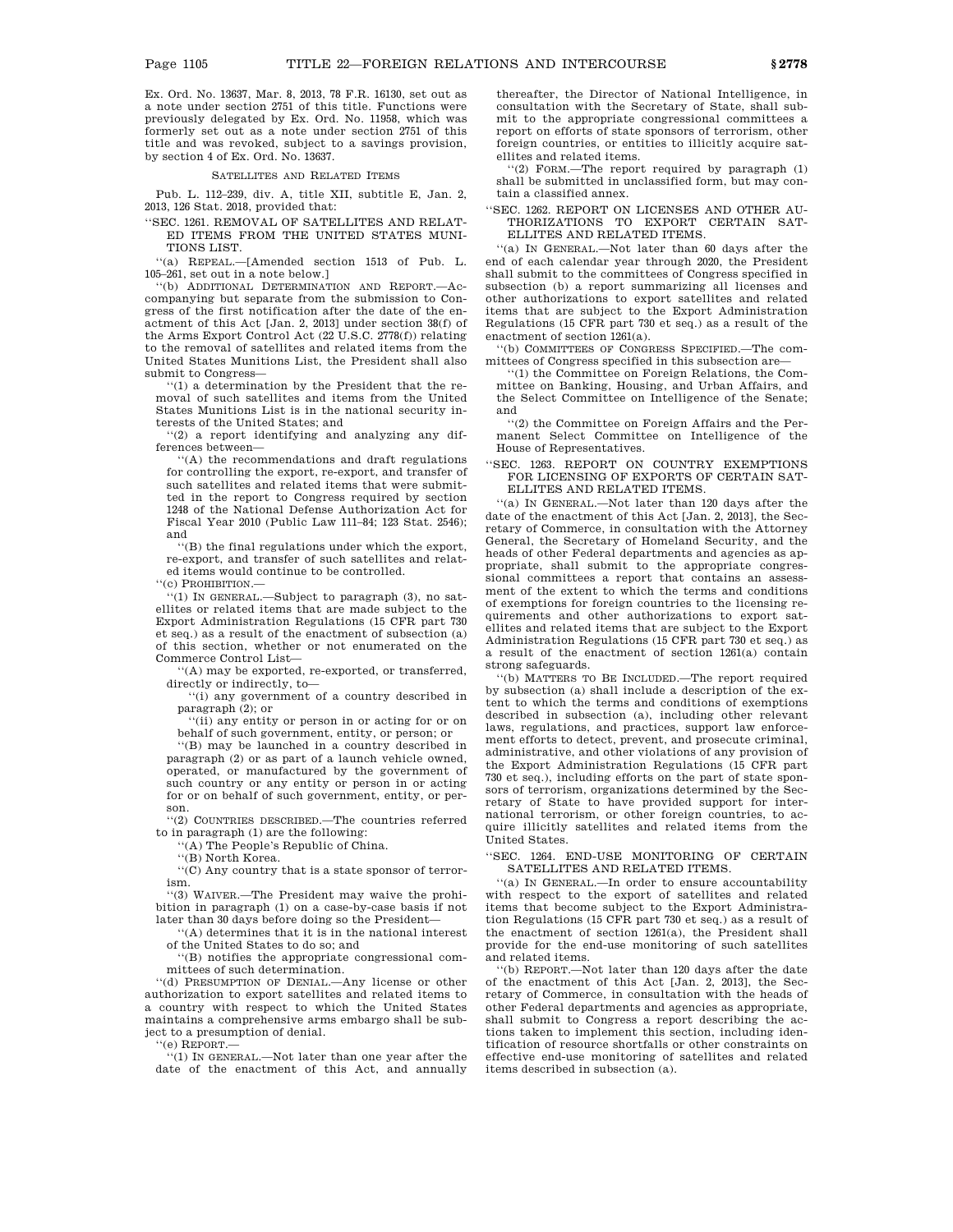## ''SEC. 1265. INTERAGENCY REVIEW OF MODIFICA-TIONS TO CATEGORY XV OF THE UNITED STATES MUNITIONS LIST.

''(a) IN GENERAL.—Subject to section 38(f) of the Arms Export Control Act (22 U.S.C. 2778(f)), the President shall ensure that the Secretary of State, the Secretary of Defense, the Secretary of Commerce and, as appropriate, the Director of National Intelligence and the heads of other appropriate Federal departments and agencies, will review any removal or addition of an item to Category XV of the United States Munitions List (relating to spacecraft systems and associated

equipment). ''(b) EFFECTIVE DATE.—The requirement of subsection (a) shall apply with respect to any item described in subsection (a) that is proposed to be removed or added to Category XV of the United States Munitions List on or after the date of the enactment of this Act [Jan. 2, 2013].

## ''SEC. 1266. RULES OF CONSTRUCTION.

''(a) IN GENERAL.—Subtitle B of title XV of the Strom Thurmond National Defense Authorization Act for Fiscal Year 1999 (Public Law 105–261; 112 Stat. 2173; 22 U.S.C. 2778 note) shall continue to apply to satellites and related items that are subject to the Export Administration Regulations (15 CFR part 730 et seq.) as a result of the enactment of section 1261(a).

'(b) ADDITIONAL RULE.—Nothing in this subtitle or any amendment made by this subtitle shall be construed as removing or limiting the authorities of the President under subsection (a) or (b) of section 1514 of the Strom Thurmond National Defense Authorization Act for Fiscal Year 1999 (Public Law 105–261; 112 Stat. 2175; 22 U.S.C. 2778 note) with respect to defense articles and defense services that remain subject to the jurisdiction of the International Traffic in Arms Regulations.

''SEC. 1267. DEFINITIONS.

''In this subtitle:

''(1) APPROPRIATE CONGRESSIONAL COMMITTEES.—The term 'appropriate congressional committees' means—

''(A) the Committee on Foreign Relations, the Committee on Banking, Housing, and Urban Affairs, the Committee on Armed Services, and the Select Committee on Intelligence of the Senate; and

''(B) the Committee on Foreign Affairs, the Committee on Armed Services, and the Permanent Select Committee on Intelligence of the House of Representatives.

''(2) STATE SPONSOR OF TERRORISM.—The term 'state sponsor of terrorism' means any country the government of which the Secretary of State has determined has repeatedly provided support for international terrorism pursuant to—

''(A) [former] section 6(j) of the Export Administration Act of 1979 (50 U.S.C. App. 2405) [former 50 U.S.C. 4605(j)] (as continued in effect under the International Emergency Economic Powers Act [50

U.S.C. 1701 et seq.]); ''(B) section 620A of the Foreign Assistance Act of 1961 (22 U.S.C. 2371); ''(C) section 40 of the Arms Export Control Act (22

U.S.C. 2780); or

''(D) any other provision of law.

''(3) UNITED STATES MUNITIONS LIST.—The term 'United States Munitions List' means the list referred to in section  $38(a)(1)$  of the Arms Export Control Act (22 U.S.C. 2778(a)(1)).''

[Memorandum of President of the United States, Oct. 28, 2013, 78 F.R. 71985, delegated to the Secretary of State, in consultation with the heads of other executive departments and agencies, the functions of the President under section 1261(b) of Pub. L. 112–239, set out above, and to the Secretary of Commerce the functions of the President under section 1262(a) of Pub. L. 112–239, set out above.]

#### LIMITATION ON IMPLEMENTING ARRANGEMENTS

Pub. L. 111–266, title I, §105, Oct. 8, 2010, 124 Stat. 2800, provided that:

''(a) IN GENERAL.—No amendment to an implementing arrangement concluded pursuant to a treaty referred to in section  $38(j)(1)(C)(i)$  of the Arms Export Control Act, as added by this Act [22 U.S.C.  $2778(j)(1)(C)(i)$ , shall enter into effect for the United States unless the Congress adopts, and there is enacted, legislation approving the entry into effect of that amendment for the United States.

'(b) COVERED AMENDMENTS.-

''(1) IN GENERAL.—The requirements specified in subsection (a) shall apply to any amendment other than an amendment that addresses an administrative or technical matter. The requirements in subsection (a) shall not apply to any amendment that solely addresses an administrative or technical matter.

''(2) U.S.-UK IMPLEMENTING ARRANGEMENT.—In the case of the Implementing Arrangement Pursuant to the Treaty Between the Government of the United States of America and the Government of the United Kingdom of Great Britain and Northern Ireland Concerning Defense Trade Cooperation, signed at Washington February 14, 2008, amendments to which the requirements specified in subsection (a) apply shall include—

''(A) any amendment to section 2, paragraphs (1), (2), or (3) that modifies the criteria governing operations, programs, and projects to which the treaty applies;

 $\cdot$ (B) any amendment to section 3, paragraphs (1) or (2) that modifies the criteria governing end-use requirements and the requirements for approved community members responding to United States Government solicitations;

''(C) any amendment to section 4, paragraph (4) that modifies the criteria for including items on the list of defense articles exempt from the treaty; ''(D) any amendment to section 4, paragraph (7)

that modifies licensing and other applicable requirements relating to items added to the list of defense articles exempt from the scope of the treaty;

 $f(E)$  any amendment to section 7, paragraph  $\overline{f}(4)$ that modifies the criteria for eligibility in the approved community under the treaty for nongovernmental United Kingdom entities and facilities;

 $f'(F)$  any amendment to section 7, paragraph  $(9)$ that modifies the conditions for suspending or removing a United Kingdom entity from the approved community under the treaty;

 $'(G)$  any amendment to section 7, paragraphs  $(11)$ or (12) that modifies the conditions under which individuals may be granted access to defense articles

exported under the treaty; ''(H) any amendment to section 9, paragraphs (1), (3), (7), (8), (9), (12), or (13) that modifies the circumstances under which United States Government approval is required for the re-transfer or re-export of a defense article, or to exceptions to such requirement; and

''(I) any amendment to section 11, paragraph (4)(b) that modifies conditions of entry to the United Kingdom community under the treaty.

'(3) U.S.-AUSTRALIA IMPLEMENTING ARRANGEMENT. In the case of the Implementing Arrangement Pursuant to the Treaty Between the Government of the United States of America and the Government of the [sic] Australia Concerning Defense Trade Cooperation, signed at Washington March 14, 2008, amendments to which the requirements specified in subsection (a) apply shall include—

 $'(A)$  any amendment to section 2, paragraphs  $(1)$ , (2), or (3) that modifies the criteria governing operations, programs, and projects to which the treaty applies;

 $($ B) any amendment to section 3, paragraphs  $(1)$ or (2) that modifies the criteria governing end-use requirements and the requirements for approved community members responding to United States Government solicitations;

''(C) any amendment to section 4, paragraph (4) that modifies criteria for including items on the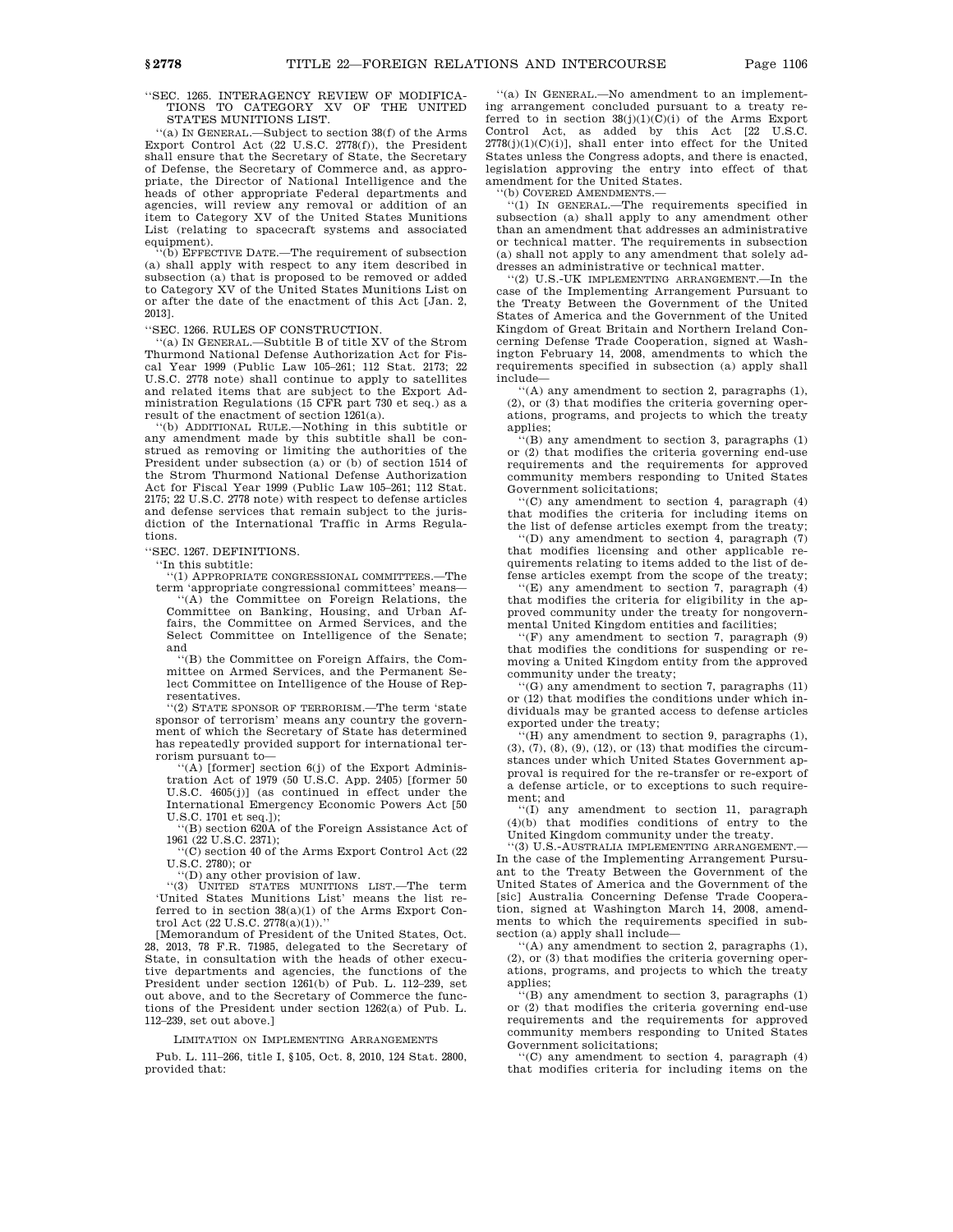list of defense articles exempt from the scope of the treaty;

''(D) any amendment to section 4, paragraph (7) that modifies licensing and other applicable requirements relating to items added to the list of defense articles exempt from the scope of the treaty;

''(E) any amendment to section 6, paragraph (4) that modifies the criteria for eligibility in the approved community under the treaty for nongovernmental Australian entities and facilities;

''(F) any amendment to section 6, paragraph (9) that modifies the conditions for suspending or removing an Australian entity from the Australia community under the treaty;

''(G) any amendment to section 6, paragraphs (11), (12), (13), or (14) that modifies the conditions under which individuals may be granted access to defense articles exported under the treaty;

''(H) any amendment to section 9, paragraphs (1), (2), (4), (7), or (8) that modifies the circumstances under which United States Government approval is required for the re-transfer or re-export of a defense article, or to exceptions to such requirement; and

''(I) any amendment to section 11, paragraph (6) that modifies conditions of entry to the Australian community under the treaty.

''(c) CONGRESSIONAL NOTIFICATION FOR OTHER AMEND-MENTS TO IMPLEMENTING ARRANGEMENTS.—Not later than 15 days before any amendment to an implementing arrangement to which subsection (a) does not apply shall take effect, the President shall provide to the Committee on Foreign Relations of the Senate and the Committee on Foreign Affairs of the House of Representatives a report containing—

''(1) the text of the amendment; and

''(2) an analysis of the amendment's effect, including an analysis regarding why subsection (a) does not apply.''

[Memorandum of President of the United States, Feb. 20, 2013, 78 F.R. 13997, delegated to the Secretary of State (1) the function of the President to make all certifications, reports, and notifications to Congress prior to entry into force of the Treaty Between the Government of the United States of America and the Government of Australia Concerning Defense Trade Cooperation, as well as to provide annual reports thereafter, consistent with section 2 of the Senate Resolution of Advice and Consent to Ratification of the Treaty, dated Sept. 29, 2010, and (2) the responsibility of the President, under Pub. L. 111–266, to provide congressional notification of amendments to the implementing arrangements that are made pursuant to section 105(c) of Pub. L. 111–266, set out above.]

[Memorandum of President of the United States, Mar. 6, 2012, 77 F.R. 15231, delegated to the Secretary of State, in consultation with the heads of other executive departments and agencies, (1) the function of the President to make all certifications, reports, and notifications to Congress prior to entry into force of the Treaty Between the Government of the United States of America and the Government of the United Kingdom of Great Britain and Northern Ireland Concerning Defense Trade Cooperation, as well as to provide annual reports thereafter, consistent with section 2 of the Senate Resolution of Advice and Consent to Ratification of the Treaty, dated Sept. 29, 2010, and (2) the responsibility of the President under Pub. L. 111–266, to provide congressional notification of amendments to the Implementing Arrangements that are made pursuant to section 105(c) of Pub. L. 111–266, set out above.]

#### INFORMATION MANAGEMENT PRIORITIES

Pub. L. 107–228, div. B, title XIV, §1403, Sept. 30, 2002, 116 Stat. 1453, provided that:

''(a) OBJECTIVE.—The Secretary shall establish a secure, Internet-based system for the filing and review of applications for export of Munitions List items.

''(b) ESTABLISHMENT OF AN ELECTRONIC SYSTEM.—Of the amount made available pursuant to section 1402 of this Act [116 Stat. 1453], \$3,000,000 is authorized to be available to fully automate the Defense Trade Application System, and to ensure that the system—

 $\lq\lq(1)$  is a secure, electronic system for the filing and review of Munitions List license applications;

''(2) is accessible by United States companies through the Internet for the purpose of filing and tracking their Munitions List license applications; and

'(3) is capable of exchanging data with-

''(A) the Export Control Automated Support System of the Department of Commerce;

''(B) the Foreign Disclosure and Technology Information System and the USXPORTS systems of the Department of Defense;

'(C) the Export Control System of the Central Intelligence Agency; and

''(D) the Proliferation Information Network System of the Department of Energy.

''(c) MUNITIONS LIST DEFINED.—In this section, the term 'Munitions List' means the United States Munitions List of defense articles and defense services controlled under section 38 of the Arms Export Control Act (22 U.S.C. 2778).''

[For definition of ''Secretary'' as used in section 1403 of Pub. L. 107–228, set out above, see section 3 of Pub. L. 107–228, set out as a note under section 2651 of this title.]

#### EFFECTIVE REGULATION OF SATELLITE EXPORT **ACTIVITIES**

Pub. L. 106–113, div. B, §1000(a)(7) [div. B, title XIII, §1309], Nov. 29, 1999, 113 Stat. 1536, 1501A–513, provided that:

 $``(a)$  LICENSING REGIME.

''(1) ESTABLISHMENT.—The Secretary of State shall establish a regulatory regime for the licensing for export of commercial satellites, satellite technologies, their components, and systems which shall include expedited approval, as appropriate, of the licensing for export by United States companies of commercial satellites, satellite technologies, their components, and systems, to NATO allies and major non-NATO allies (as used within the meaning of section 644(q) of the Foreign Assistance Act of 1961 [22 U.S.C. 2403(q)]). ''(2) REQUIREMENTS.—For proposed exports to those

nations which meet the requirements of paragraph (1), the regime should include expedited processing of requests for export authorizations that—

 $'(A)$  are time-critical, including a transfer or exchange of information relating to a satellite failure or anomaly in-flight or on-orbit;

''(B) are required to submit bids to procurements offered by foreign persons;

''(C) relate to the re-export of unimproved materials, products, or data; or

''(D) are required to obtain launch and on-orbit insurance.

''(3) ADDITIONAL REQUIREMENTS.—In establishing the regulatory regime under paragraph (1), the Secretary of State shall ensure that—

'(A) United States national security considerations and United States obligations under the Missile Technology Control Regime are given priority in the evaluation of any license; and

'(B) such time is afforded as is necessary for the Department of Defense, the Department of State, and the United States intelligence community to conduct a review of any license.

''(b) FINANCIAL AND PERSONNEL RESOURCES.—Of the funds authorized to be appropriated in section  $101(1)(A)$ [113 Stat. 1501A–410], \$9,000,000 is authorized to be appropriated for the Office of Defense Trade Controls of the Department of State for each of the fiscal years 2000 and 2001, to enable that office to carry out its responsibilities.

''(c) IMPROVEMENT AND ASSESSMENT.—The Secretary of State should, not later than 6 months after the date of the enactment of this Act [Nov. 29, 1999], submit to

the Congress a plan for— ''(1) continuously gathering industry and public suggestions for potential improvements in the De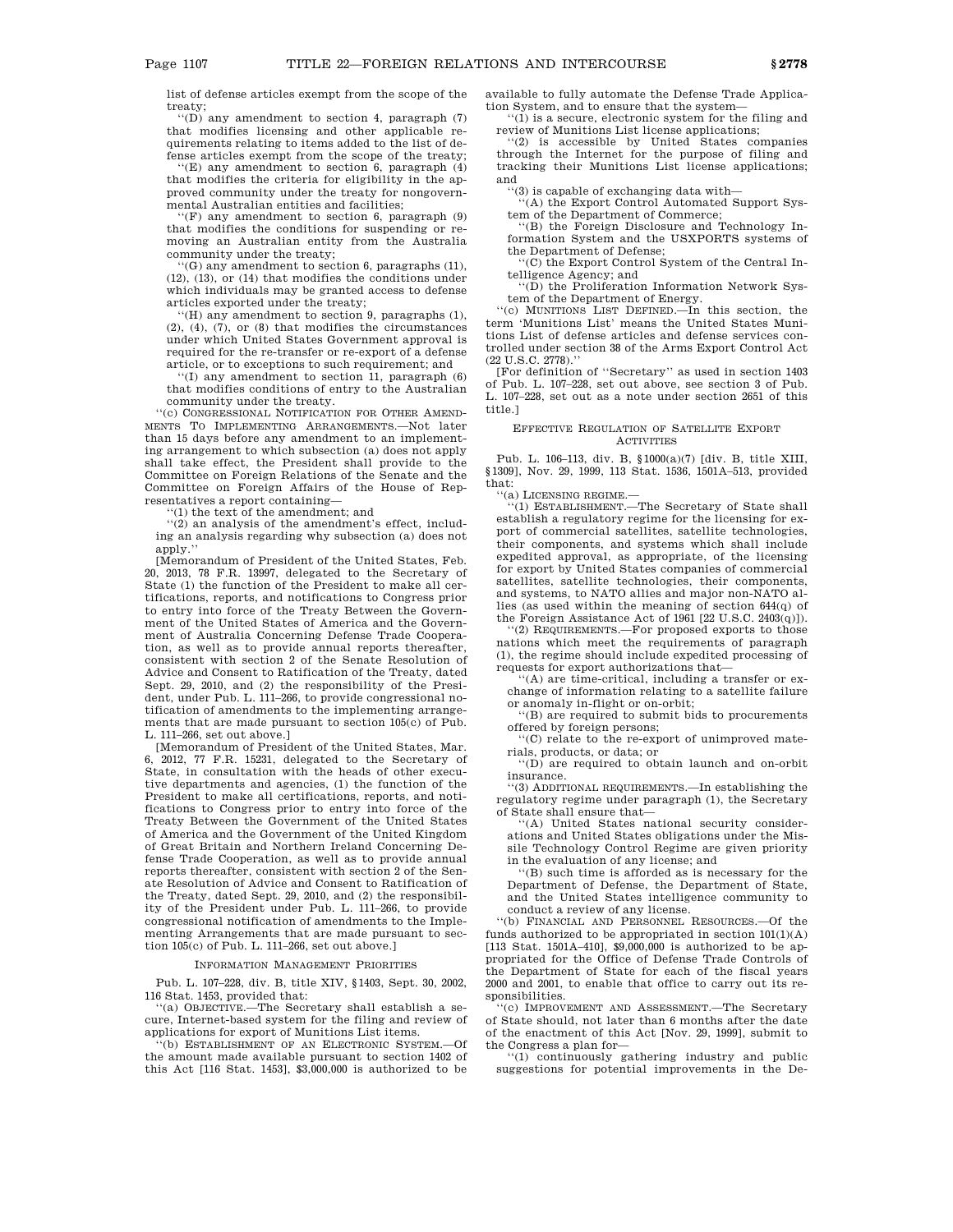partment of State's export control regime for commercial satellites; and

''(2) arranging for the conduct and submission to Congress, not later than 15 months after the date of the enactment of this Act, of an independent review of the export control regime for commercial satellites as to its effectiveness at promoting national security and economic competitiveness.''

#### PROLIFERATION AND EXPORT CONTROLS

Pub. L. 106–65, div. A, title XIV, §§1402–1405, 1408–1412, Oct. 5, 1999, 113 Stat. 798–804, as amended by Pub. L. 106–398, §1 [[div. A], title XII, §1204], Oct. 30, 2000, 114 Stat. 1654, 1654A–325; Pub. L. 107–107, div. A, title X, §1048(g)(8), Dec. 28, 2001, 115 Stat. 1228, provided that:

''SEC. 1402. ANNUAL REPORT ON TRANSFERS OF MILITARILY SENSITIVE TECHNOLOGY TO COUNTRIES AND ENTITIES OF CONCERN

''(a) ANNUAL REPORT.—Not later than March 30 of each year beginning in the year 2000 and ending in the year 2007, the President shall transmit to Congress a report on transfers to countries and entities of concern during the preceding calendar year of the most significant categories of United States technologies and technical information with potential military applications.

''(b) CONTENTS OF REPORT.—The report required by subsection (a) shall include, at a minimum, the following:

''(1) An assessment by the Director of Central Intelligence of efforts by countries and entities of concern to acquire technologies and technical information referred to in subsection (a) during the preceding calendar year.

''(2) An assessment by the Secretary of Defense, in consultation with the Joint Chiefs of Staff and the Director of Central Intelligence, of the cumulative impact of licenses granted by the United States for exports of technologies and technical information referred to in subsection (a) to countries and entities of concern during the preceding 5-calendar year period

on— ''(A) the military capabilities of such countries and entities; and

''(B) countermeasures that may be necessary to overcome the use of such technologies and technical information.

''(3) An audit by the Inspectors General of the Departments of Defense, State, Commerce, and Energy, in consultation with the Director of Central Intelligence and the Director of the Federal Bureau of Investigation, of the policies and procedures of the United States Government with respect to the export of technologies and technical information referred to in subsection (a) to countries and entities of concern.

'(4) The status of the implementation or other disposition of recommendations included in reports of audits by Inspectors General that have been set forth in a previous annual report under this section pursuant to paragraph (3).

''(c) ADDITIONAL REQUIREMENT FOR FIRST REPORT.— The first annual report required by subsection (a) shall include an assessment by the Inspectors General of the Departments of State, Defense, Commerce, and the Treasury and the Inspector General of the Central Intelligence Agency of the adequacy of current export controls and counterintelligence measures to protect against the acquisition by countries and entities of concern of United States technology and technical information referred to in subsection (a).

'(d) SUPPORT OF OTHER AGENCIES.-Upon the request of the officials responsible for preparing the assessments required by subsection (b), the heads of other departments and agencies shall make available to those officials all information necessary to carry out the requirements of this section.

'(e) CLASSIFIED AND UNCLASSIFIED REPORTS.-Each report required by this section shall be submitted in classified form and unclassified form.

''(f) DEFINITION.—As used in this section, the term 'countries and entities of concern' means—

''(1) any country the government of which the Secretary of State has determined, for purposes of [former] section 6(j) of the Export Administration Act of 1979 [former 50 U.S.C.  $4605(j)$ ] or other applicable law, to have repeatedly provided support for acts of international terrorism;

 $'(2)$  any country that—

''(A) has detonated a nuclear explosive device (as defined in section 830(4) of the Nuclear Proliferation Prevention Act of 1994 (22 U.S.C. 6305(4))); and  $f(B)$  is not a member of the North Atlantic Treaty Organization; and

'(3) any entity that-

 $($ A) is engaged in international terrorism or activities in preparation thereof; or

''(B) is directed or controlled by the government of a country described in paragraph (1) or (2).

''SEC. 1403. RESOURCES FOR EXPORT LICENSE **FUNCTIONS** 

''(a) OFFICE OF DEFENSE TRADE CONTROLS.—

''(1) IN GENERAL.—The Secretary of State shall take the necessary steps to ensure that, in any fiscal year, adequate resources are allocated to the functions of the Office of Defense Trade Controls of the Department of State relating to the review and processing of export license applications so as to ensure that those functions are performed in a thorough and timely manner.

''(2) AVAILABILITY OF EXISTING APPROPRIATIONS.— The Secretary of State shall take the necessary steps to ensure that those funds made available under the heading 'Administration of Foreign Affairs, Diplomatic and Consular Programs' in title IV of the Departments of Commerce, Justice, and State, the Judiciary, and Related Agencies Appropriations Act, 1999, as contained in the Omnibus Consolidated and Emergency Supplemental Appropriations Act, 1999 (Public Law 105–277) [112 Stat. 2681–92] are made available, upon the enactment of this Act, to the Office of Defense Trade Controls of the Department of State to carry out the purposes of the Office.

''(b) DEFENSE THREAT REDUCTION AGENCY.—The Secretary of Defense shall take the necessary steps to ensure that, in any fiscal year, adequate resources are allocated to the functions of the Defense Threat Reduction Agency of the Department of Defense relating to the review of export license applications so as to ensure that those functions are performed in a thorough and timely manner.

''(c) UPDATING OF STATE DEPARTMENT REPORT.—Not later than March 1, 2000, the Secretary of State, in consultation with the Secretary of Defense and the Secretary of Commerce, shall transmit to Congress a report updating the information reported to Congress under section 1513(d)(3) of the Strom Thurmond National Defense Authorization Act for Fiscal Year 1999 [Pub. L. 105–261] (22 U.S.C. 2778 note).

''SEC. 1404. SECURITY IN CONNECTION WITH SAT-ELLITE EXPORT LICENSING

''As a condition of the export license for any satellite to be launched in a country subject to section 1514 of the Strom Thurmond National Defense Authorization Act for Fiscal Year 1999 [Pub. L. 105–261] (22 U.S.C. 2778 note), the Secretary of State shall require the follow-

ing: ''(1) That the technology transfer control plan required by section  $1514(a)(1)$  of the Strom Thurmond National Defense Authorization Act for Fiscal Year 1999 (22 U.S.C. 2778 note) be prepared by the Department of Defense and the licensee, and that the plan set forth enhanced security arrangements for the launch of the satellite, both before and during launch operations.

''(2) That each person providing security for the launch of that satellite—

''(A) report directly to the launch monitor with regard to issues relevant to the technology transfer control plan; ''(B) have received appropriate training in the

International Trafficking in Arms Regulations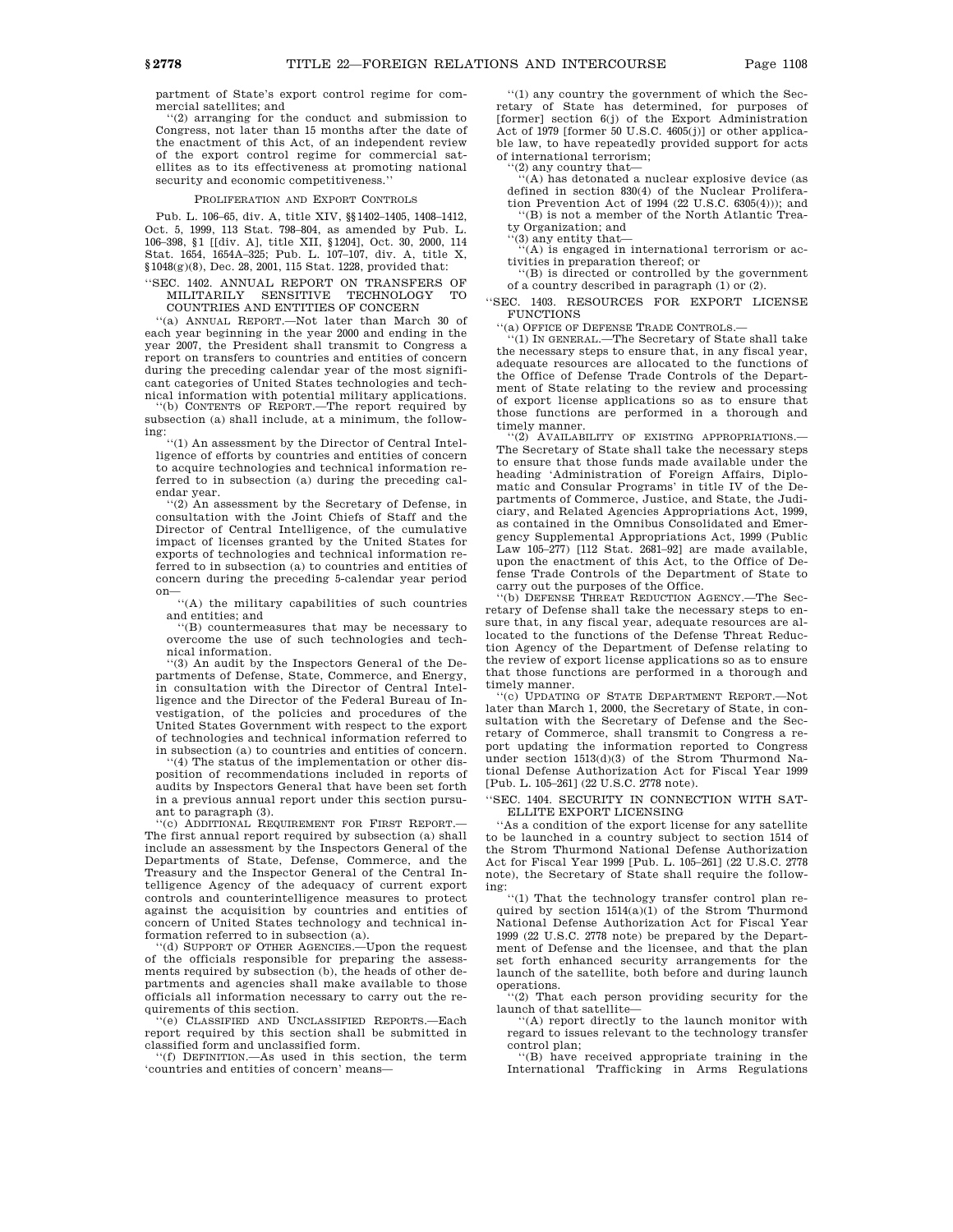(hereafter in this title [enacting this note and amending provisions set out as a note under section 4604 of Title 50, War and National Defense] referred to as 'ITAR').

''(C) have significant experience and expertise with satellite launches; and

''(D) have been investigated in a manner at least as comprehensive as the investigation required for the issuance of a security clearance at the level designated as 'Secret'.

''(3) That the number of such persons providing security for the launch of the satellite shall be sufficient to maintain 24-hour security of the satellite and related launch vehicle and other sensitive tech-

nology. ''(4) That the licensee agree to reimburse the Department of Defense for all costs associated with the provision of security for the launch of the satellite.

''SEC. 1405. REPORTING OF TECHNOLOGY TRANS-MITTED TO PEOPLE'S REPUBLIC OF CHINA AND OF FOREIGN LAUNCH SECURITY VIOLA-**TIONS** 

''(a) MONITORING OF INFORMATION.—The Secretary of Defense shall require that space launch monitors of the Department of Defense assigned to monitor launches in the People's Republic of China maintain records of all information authorized to be transmitted to the People's Republic of China with regard to each space launch that the monitors are responsible for monitoring, including copies of any documents authorized for such transmission, and reports on launch-related activities.

''(b) TRANSMISSION TO OTHER AGENCIES.—The Secretary of Defense shall ensure that records under subsection (a) are transmitted on a current basis to appropriate elements of the Department of Defense and to the Department of State, the Department of Commerce, and the Central Intelligence Agency.

''(c) RETENTION OF RECORDS.—Records described in subsection (a) shall be retained for at least the period of the statute of limitations for violations of the Arms Export Control Act [22 U.S.C. 2751 et seq.].

''(d) GUIDELINES.—The Secretary of Defense shall prescribe guidelines providing space launch monitors of the Department of Defense with the responsibility and the ability to report serious security violations, problems, or other issues at an overseas launch site directly to the headquarters office of the responsible Department of Defense component.

''SEC. 1408. ENHANCED MULTILATERAL EXPORT CONTROLS

''(a) NEW INTERNATIONAL CONTROLS.—The President shall seek to establish new enhanced international controls on technology transfers that threaten international peace and United States national security.

'(b) IMPROVED SHARING OF INFORMATION.-The President shall take appropriate actions to improve the sharing of information by nations that are major exporters of technology so that the United States can track movements of technology covered by the Wassenaar Arrangement and enforce technology controls and re-export requirements for such technology.

'(c) DEFINITION.—As used in this section, the term 'Wassenaar Arrangement' means the multilateral export control regime covering conventional armaments and sensitive dual-use goods and technologies that was agreed to by 33 co-founding countries in July 1996 and began operation in September 1996.

''SEC. 1409. ENHANCEMENT OF ACTIVITIES OF DE-FENSE THREAT REDUCTION AGENCY

''(a) IN GENERAL.—Not later than 180 days after the date of the enactment of this Act [Oct. 5, 1999], the Secretary of Defense shall prescribe regulations to—

''(1) authorize the personnel of the Defense Threat Reduction Agency (DTRA) who monitor satellite launch campaigns overseas to suspend such campaigns at any time if the suspension is required for purposes of the national security of the United States;

''(2) ensure that persons assigned as space launch campaign monitors are provided sufficient training and have adequate experience in the regulations prescribed by the Secretary of State known as the ITAR and have significant experience and expertise with satellite technology, launch vehicle technology, and launch operations technology;

''(3) ensure that adequate numbers of such monitors are assigned to space launch campaigns so that 24 hour, 7-day per week coverage is provided;

''(4) take steps to ensure, to the maximum extent possible, the continuity of service by monitors for the entire space launch campaign period (from satellite marketing to launch and, if necessary, completion of a launch failure analysis);

''(5) adopt measures designed to make service as a space launch campaign monitor an attractive career opportunity;

(6) allocate funds and other resources to the Agency at levels sufficient to prevent any shortfalls in the number of such personnel;

''(7) establish mechanisms in accordance with the provisions of section 1514(a)(2)(A) of the Strom Thurmond National Defense Authorization Act for Fiscal Year 1999 (Public Law 105–261; 112 Stat. 2175; 22 U.S.C. 2778 note) that provide for—

''(A) the payment to the Department of Defense by the person or entity receiving the launch monitoring services concerned, before the beginning of a fiscal year, of an amount equal to the amount estimated to be required by the Department to mon-

itor the launch campaigns during that fiscal year; ''(B) the reimbursement of the Department of Defense, at the end of each fiscal year, for amounts expended by the Department in monitoring the launch campaigns in excess of the amount provided under subparagraph (A); and

''(C) the reimbursement of the person or entity receiving the launch monitoring services if the amount provided under subparagraph (A) exceeds the amount actually expended by the Department of Defense in monitoring the launch campaigns;

''(8) review and improve guidelines on the scope of permissible discussions with foreign persons regarding technology and technical information, including the technology and technical information that should not be included in such discussions;

'(9) provide, in conjunction with other Federal agencies, on at least an annual basis, briefings to the officers and employees of United States commercial satellite entities on United States export license standards, guidelines, and restrictions, and encourage such officers and employees to participate in such briefings;

 $(10)$  establish a system for-

''(A) the preparation and filing by personnel of the Agency who monitor satellite launch campaigns overseas of detailed reports of all relevant activities observed by such personnel in the course of monitoring such campaigns;

''(B) the systematic archiving of reports filed under subparagraph (A); and

''(C) the preservation of such reports in accordance with applicable laws; and

 $(11)$  establish a counterintelligence program within the Agency as part of its satellite launch monitoring program.

''(b) ANNUAL REPORT ON IMPLEMENTATION OF SAT-ELLITE TECHNOLOGY SAFEGUARDS.—(1) The Secretary of Defense and the Secretary of State shall each submit to Congress each year, as part of the annual report for that year under section 1514(a)(8) of the Strom Thurmond National Defense Authorization Act for Fiscal Year 1999 [Pub. L. 105–261, 22 U.S.C. 2778 note], the following:

''(A) A summary of the satellite launch campaigns and related activities monitored by the Defense Threat Reduction Agency during the preceding fiscal year.

''(B) A description of any license infractions or violations that may have occurred during such campaigns and activities.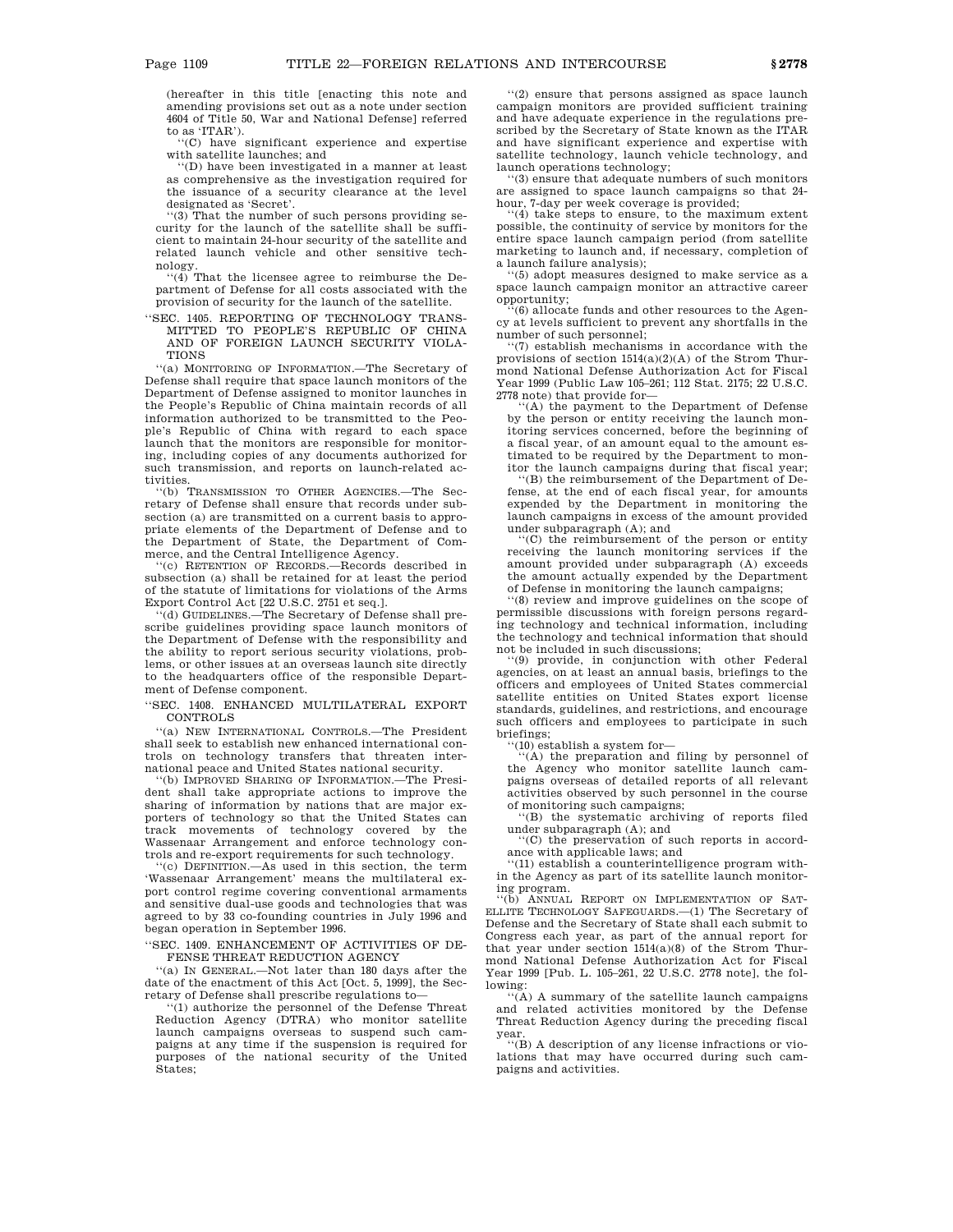''(C) A description of the personnel, funds, and other resources dedicated to the satellite launch monitoring program of the Agency during that fiscal year.

''(D) An assessment of the record of United States satellite makers in cooperating with Agency monitors, and in complying with United States export control laws, during that fiscal year.

'(2) Each report under paragraph (1) shall be submitted in classified form and unclassified form.

''SEC. 1410. TIMELY NOTIFICATION OF LICENSING DECISIONS BY THE DEPARTMENT OF STATE

''Not later than 180 days after the date of the enactment of this Act [Oct. 5, 1999], the Secretary of State shall prescribe regulations to provide timely notice to the manufacturer of a commercial satellite of United States origin of the final determination of the decision on the application for a license involving the overseas launch of such satellite.

''SEC. 1411. ENHANCED INTELLIGENCE CONSULTA-TION ON SATELLITE LICENSE APPLICATIONS

''(a) CONSULTATION DURING REVIEW OF APPLICA-TIONS.—The Secretary of State and Secretary of Defense, as appropriate, shall consult with the Director of Central Intelligence during the review of any application for a license involving the overseas launch of a commercial satellite of United States origin. The purpose of the consultation is to assure that the launch of the satellite, if the license is approved, will meet the requirements necessary to protect the national security interests of the United States.

'(b) ADVISORY GROUP. $-(1)$  The Director of Central Intelligence shall establish within the intelligence community an advisory group to provide information and analysis to Congress, and to appropriate departments and agencies of the Federal Government, on the national security implications of granting licenses involving the overseas launch of commercial satellites of United States origin.

'(2) The advisory group shall include technicallyqualified representatives of the Central Intelligence Agency, the Defense Intelligence Agency, the National Security Agency, the National Air Intelligence Center, and the Department of State Bureau of Intelligence and Research and representatives of other elements of the intelligence community with appropriate expertise.

'(3) In addition to the duties under paragraph (1), the advisory group shall—

 $\mathcal{L}(\mathbf{A})$  review, on a continuing basis, information relating to transfers of satellite, launch vehicle, or other technology or knowledge with respect to the course of the overseas launch of commercial satellites of United States origin; and

''(B) analyze the potential impact of such transfers on the space and military systems, programs, or activities of foreign countries.

''(4) The Director of the Nonproliferation Center of the Central Intelligence Agency shall serve as chairman of the advisory group.

 $(5)(A)$  The advisory group shall, upon request (but not less often than annually), submit reports on the matters referred to in paragraphs (1) and (3) to the appropriate committees of Congress and to appropriate departments and agencies of the Federal Government.

 $($ B) The first annual report under subparagraph  $(A)$ shall be submitted not later than one year after the date of the enactment of this Act [Oct. 5, 1999].

'(c) INTELLIGENCE COMMUNITY DEFINED.—In this section, the term 'intelligence community' has the meaning given that term in section 3(4) of the National Security Act of 1947 (50 U.S.C. 401a(4)) [now 50 U.S.C. 3003(4)].

## ''SEC. 1412. INVESTIGATIONS OF VIOLATIONS OF EXPORT CONTROLS BY UNITED STATES SAT-ELLITE MANUFACTURERS

''(a) NOTICE TO CONGRESS OF INVESTIGATIONS.—The President shall promptly notify the appropriate com-mittees of Congress whenever an investigation is undertaken by the Department of Justice of—

''(1) an alleged violation of United States export control laws in connection with a commercial satellite of United States origin; or

''(2) an alleged violation of United States export control laws in connection with an item controlled under section 38 of the Arms Export Control Act (22 U.S.C. 2778) that is likely to cause significant harm or damage to the national security interests of the United States.

''(b) NOTICE TO CONGRESS OF CERTAIN EXPORT WAIV-ERS.—The President shall promptly notify the appropriate committees of Congress whenever an export waiver pursuant to section 902 of the Foreign Relations Authorization Act, Fiscal Years 1990 and 1991 [Pub. L. 101–246] (22 U.S.C. 2151 note) is granted on behalf of any United States person that is the subject of an investigation described in subsection (a). The notice shall include a justification for the waiver.

''(c) EXCEPTION.—The requirements in subsections (a) and (b) shall not apply if the President determines that notification of the appropriate committees of Congress under such subsections would jeopardize an on-going criminal investigation. If the President makes such a determination, the President shall provide written notification of such determination to the Speaker of the House of Representatives, the majority leader of the Senate, the minority leader of the House of Representatives, and the minority leader of the Senate. The notification shall include a justification for the determination.

''(d) IDENTIFICATION OF PERSONS SUBJECT TO INVES-TIGATION.—The Secretary of State and the Attorney General shall develop appropriate mechanisms to identify, for the purposes of processing export licenses for commercial satellites, persons who are the subject of an investigation described in subsection (a).

''(e) PROTECTION OF CLASSIFIED AND OTHER SENSITIVE INFORMATION.—The appropriate committees of Congress shall ensure that appropriate procedures are in place to protect from unauthorized disclosure classified information, information relating to intelligence sources and methods, and sensitive law enforcement information that is furnished to those committees pursuant to this section.

''(f) STATUTORY CONSTRUCTION.—Nothing in this section shall be construed to modify or supersede any other requirement to report information on intelligence activities to Congress, including the requirement under section 501 of the National Security Act of 1947 (50 U.S.C. 413) [now 50 U.S.C. 3091].

'(g) DEFINITIONS.—As used in this section:

 $(1)$  The term 'appropriate committees of Congress' means the following:

'(A) The Committee on Armed Services, the Committee on Foreign Relations, and the Select Committee on Intelligence of the Senate.

''(B) The Committee on Armed Services, the Committee on International Relations [now Committee on Foreign Affairs], and the Permanent Select Committee on Intelligence of the House of Representatives.

''(2) The term 'United States person' means any United States resident or national (other than an individual resident outside the United States and employed by other than a United States person), any domestic concern (including any permanent domestic establishment of any foreign concern), and any foreign subsidiary or affiliate (including any permanent foreign establishment) of any domestic concern which is controlled in fact by such domestic concern, as determined under regulations of the President.''

[Memorandum of President of the United States, Jan. 5, 2000, 65 F.R. 2279, delegated to Secretary of Defense the duties and responsibilities of the President under section 1402 of Public Law 106–65 and directed Department of Defense to prepare the report required by section 1402 with the assistance of Department of State, Department of Commerce, Department of Energy, Department of the Treasury, Director of Central Intelligence, and Federal Bureau of Investigation and to ob-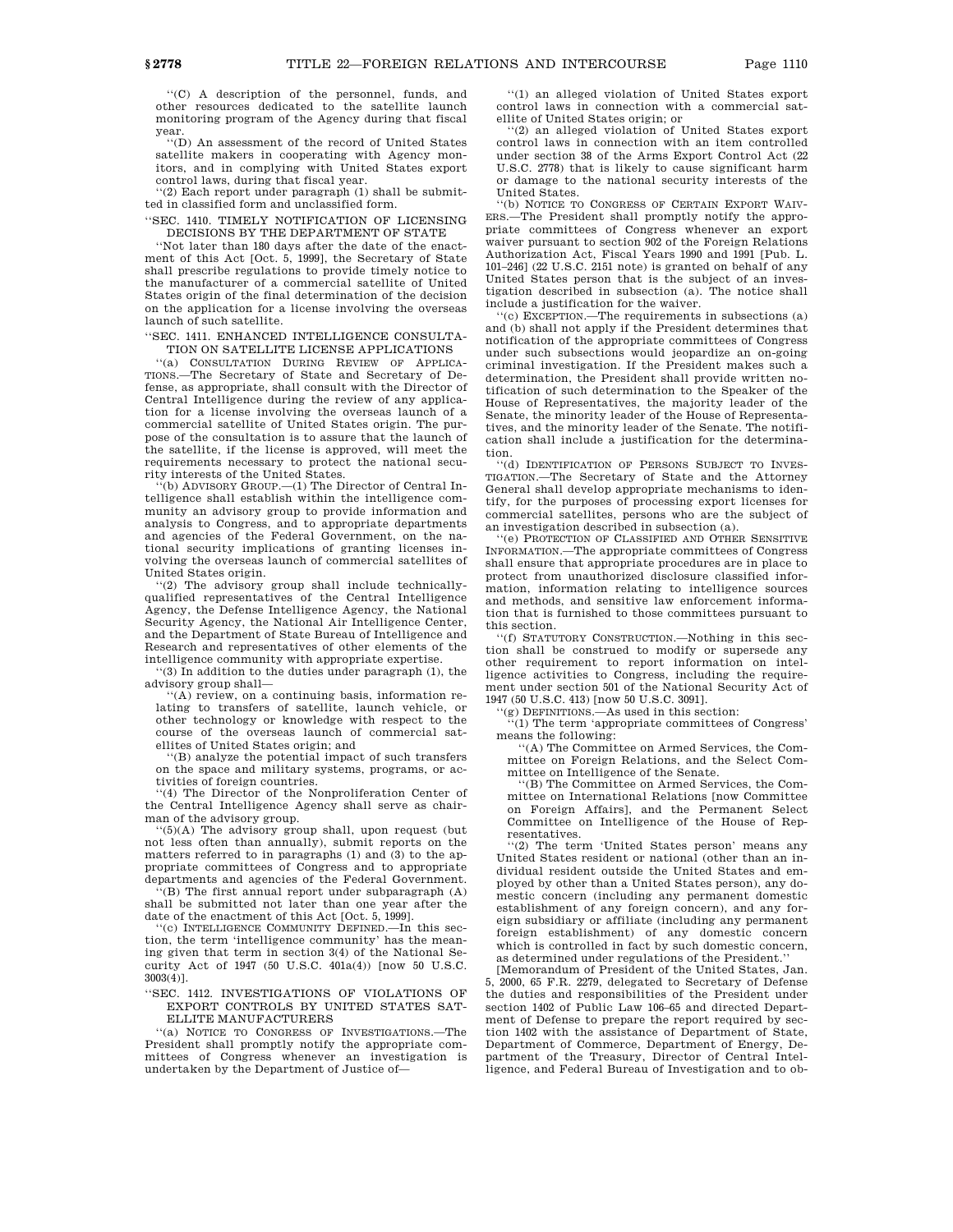tain concurrence on the report from Department of State, Department of Commerce, Director of Central Intelligence on behalf of Intelligence Community, Department of the Treasury, and Federal Bureau of Investigation prior to submission to Congress.]

[Reference to the Director of Central Intelligence or the Director of the Central Intelligence Agency in the Director's capacity as the head of the intelligence community deemed to be a reference to the Director of National Intelligence. Reference to the Director of Central Intelligence or the Director of the Central Intelligence Agency in the Director's capacity as the head of the Central Intelligence Agency deemed to be a reference to the Director of the Central Intelligence Agency. See section 1081(a), (b) of Pub. L. 108–458, set out as a note under section 3001 of Title 50, War and National Defense.]

#### SATELLITE EXPORT CONTROLS

Pub. L. 105–261, div. A, title XV, subtitle B, Oct. 17, 1998, 112 Stat. 2173, as amended by Pub. L. 105–277, div. C, title I, §146(a), Oct. 21, 1998, 112 Stat. 2681–610; Pub. L. 112–239, div. A, title XII, §1261(a), Jan. 2, 2013, 126 Stat. 2018, provided that:

''SEC. 1511. SENSE OF CONGRESS.

''It is the sense of Congress that—

''(1) United States business interests must not be placed above United States national security interests;

''(2) United States foreign policy and the policies of the United States regarding commercial relations with other countries should affirm the importance of observing and adhering to the Missile Technology Control Regime (MTCR);

''(3) the United States should encourage universal observance of the Guidelines to the Missile Technology Control Regime;

''(4) the exportation or transfer of advanced communication satellites and related technologies from United States sources to foreign recipients should not increase the risks to the national security of the United States;

'(5) due to the military sensitivity of the technologies involved, it is in the national security interests of the United States that United States satellites and related items be subject to the same export controls that apply under United States law and practices to munitions;

''(6) the United States should not issue any blanket waiver of the suspensions contained in section 902 of the Foreign Relations Authorization Act, Fiscal Years 1990 and 1991 (Public Law 101–246) [22 U.S.C. 2151 note], regarding the export of satellites of United States origin intended for launch from a launch vehicle owned by the People's Republic of China;

''(7) the United States should pursue policies that protect and enhance the United States space launch industry; and

''(8) the United States should not export to the People's Republic of China missile equipment or technology that would improve the missile or space launch capabilities of the People's Republic of China.

''SEC. 1512. CERTIFICATION OF EXPORTS OF MIS-SILE EQUIPMENT OR TECHNOLOGY TO CHINA.

''(a) CERTIFICATION.—The President shall certify to the Congress at least 15 days in advance of any export to the People's Republic of China of missile equipment or technology (as defined in section 74 of the Arms Export Control Act (22 U.S.C. 2797c)) that—

''(1) such export is not detrimental to the United States space launch industry; and

''(2) the missile equipment or technology, including any indirect technical benefit that could be derived from such export, will not measurably improve the missile or space launch capabilities of the People's Republic of China.

''(b) EXCEPTION.—The certification requirement contained in subsection (a) shall not apply to the export of inertial reference units and components in manned civilian aircraft or supplied as spare or replacement parts for such aircraft.

''SEC. 1513. SATELLITE CONTROLS UNDER THE UNITED STATES MUNITIONS LIST.

''[(a) Repealed. Pub. L. 112–239, div. A, title XII, §1261(a)(1), Jan. 2, 2013, 126 Stat. 2018.]

''(b) DEFENSE TRADE CONTROLS REGISTRATION FEES.— [Amended section 2717 of this title.]

'(c) EFFECTIVE DATE.—The amendments made by subsection (b) [amending section 2717 of this title] shall be effective as of October 1, 1998.

''(d) REPORT.—Not later than January 1, 1999, the Secretary of State, in consultation with the Secretary of Defense and the Secretary of Commerce, shall submit to Congress a report containing—

 $(1)$  a detailed description of the plans of the Department of State to implement the requirements of this section, including any organizational changes that are required and any Executive orders or regulations that may be required;

 $(2)$  an identification and explanation of any steps that should be taken to improve the license review process for exports of the satellites and related items described in subsection (a), including measures to shorten the timelines for license application reviews, and any measures relating to the transparency of the license review process and dispute resolution procedures;

''(3) an evaluation of the adequacy of resources available to the Department of State, including fiscal and personnel resources, to carry out the additional activities required by this section; and

''(4) any recommendations for additional actions, including possible legislation, to improve the export licensing process under the Arms Export Control Act [22 U.S.C. 2751 et seq.] for the satellites and related items described in subsection (a).

'SEC. 1514. NATIONAL SECURITY CONTROLS ON SATELLITE EXPORT LICENSING.

''(a) ACTIONS BY THE PRESIDENT.—Notwithstanding any other provision of law, the President shall take such actions as are necessary to implement the following requirements for improving national security controls in the export licensing of satellites and related items:

''(1) MANDATORY TECHNOLOGY CONTROL PLANS.—All export licenses shall require a technology transfer control plan approved by the Secretary of Defense and an encryption technology transfer control plan approved by the Director of the National Security Agency.

'(2) MANDATORY MONITORS AND REIMBURSEMENT.

''(A) MONITORING OF PROPOSED FOREIGN LAUNCH OF SATELLITES.—In any case in which a license is approved for the export of a satellite or related items for launch in a foreign country, the Secretary of Defense shall monitor all aspects of the launch in order to ensure that no unauthorized transfer of technology occurs, including technical assistance and technical data. The costs of such monitoring services shall be fully reimbursed to the Department of Defense by the person or entity receiving such services. All reimbursements received under this subparagraph shall be credited to current appropriations available for the payment of the costs incurred in providing such services.

''(B) CONTENTS OF MONITORING.—The monitoring under subparagraph (A) shall cover, but not be limited to—

''(i) technical discussions and activities, including the design, development, operation, maintenance, modification, and repair of satellites, satellite components, missiles, other equipment, launch facilities, and launch vehicles;

''(ii) satellite processing and launch activities, including launch preparation, satellite transportation, integration of the satellite with the launch vehicle, testing and checkout prior to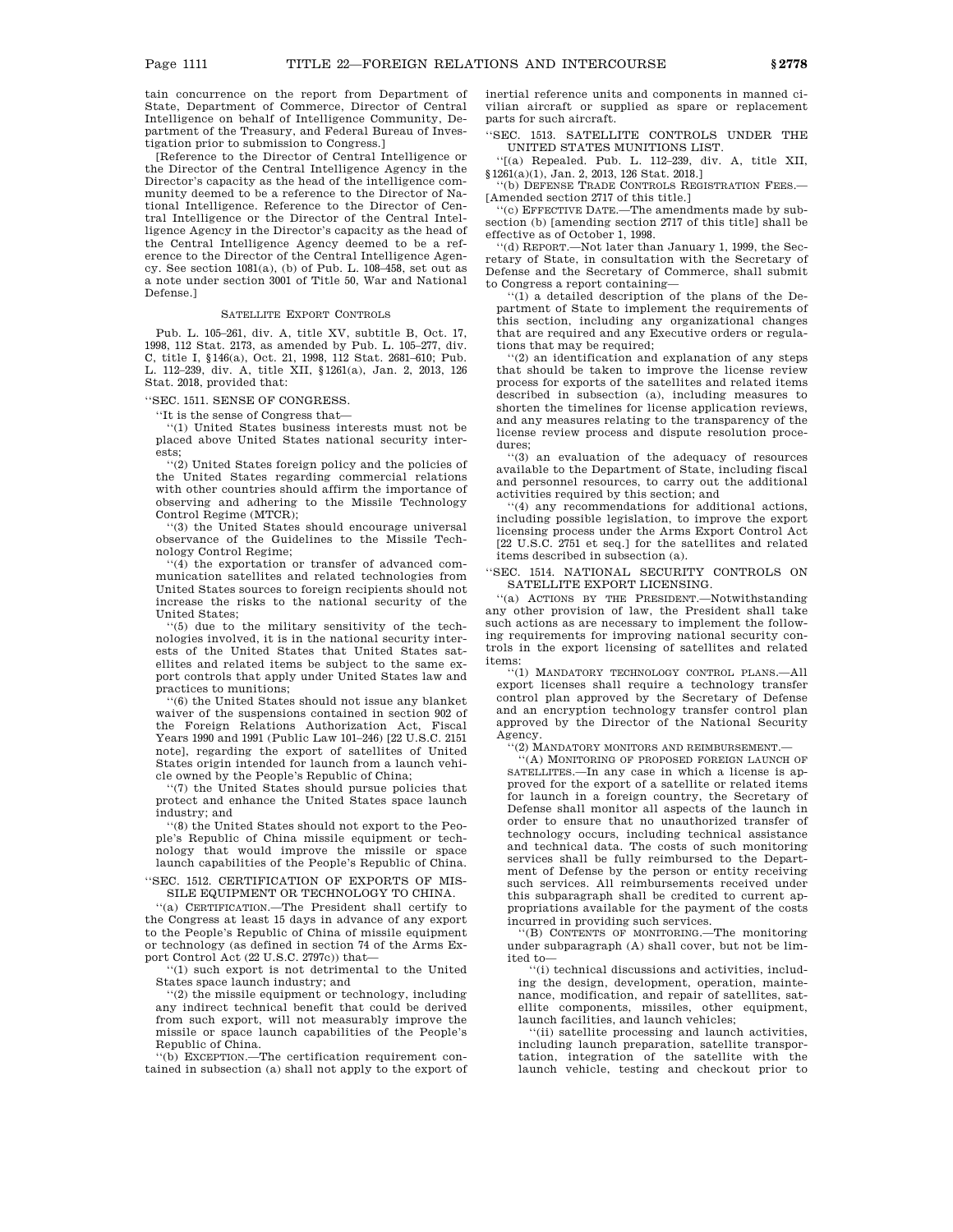launch, satellite launch, and return of equipment to the United States;

''(iii) activities relating to launch failure, delay, or cancellation, including post-launch failure investigations; and

 $\mathcal{C}(\mathbf{iv})$  all other aspects of the launch.

''(3) MANDATORY LICENSES FOR CRASH-INVESTIGA-TIONS.—In the event of the failure of a launch from a foreign country of a satellite of United States origin— ''(A) the activities of United States persons or en-

tities in connection with any subsequent investigation of the failure are subject to the controls established under section 38 of the Arms Export Control Act [22 U.S.C. 2778], including requirements for licenses issued by the Secretary of State for participation in that investigation;

''(B) officials of the Department of Defense shall monitor all activities associated with the investigation to insure against unauthorized transfer of technical data or services; and

''(C) the Secretary of Defense shall establish and implement a technology transfer control plan for the conduct of the investigation to prevent the transfer of information that could be used by the foreign country to improve its missile or space launch capabilities.

''(4) MANDATORY NOTIFICATION AND CERTIFICATION.— All technology transfer control plans for satellites or related items shall require any United States person or entity involved in the export of a satellite of United States origin or related items to notify the Department of Defense in advance of all meetings and interactions with any foreign person or entity providing launch services and require the United States person or entity to certify after the launch that it has complied with this notification requirement.

''(5) MANDATORY INTELLIGENCE COMMUNITY REVIEW.— The Secretary of Commerce and the Secretary of State shall provide to the Secretary of Defense and the Director of Central Intelligence copies of all export license applications and technical assistance agreements submitted for approval in connection with launches in foreign countries of satellites to verify the legitimacy of the stated end-user or end-users.

(6) MANDATORY SHARING OF APPROVED LICENSES AND AGREEMENTS.—The Secretary of State shall provide copies of all approved export licenses and technical assistance agreements associated with launches in foreign countries of satellites to the Secretaries of Defense and Energy, the Director of Central Intelligence, and the Director of the Arms Control and Disarmament Agency. ''(7) MANDATORY NOTIFICATION TO CONGRESS ON LI-

CENSES.—Upon issuing a license for the export of a satellite or related items for launch in a foreign country, the head of the department or agency issuing the license shall so notify Congress.

(8) MANDATORY REPORTING ON MONITORING ACTIVI-TIES.—The Secretary of Defense shall provide to Congress an annual report on the monitoring of all launches in foreign countries of satellites of United States origin.

''(9) ESTABLISHING SAFEGUARDS PROGRAM.—The Secretary of Defense shall establish a program for recruiting, training, and maintaining a staff dedicated to monitoring launches in foreign countries of satellites and related items of United States origin.

'(b) EXCEPTION.—This section shall not apply to the export of a satellite or related items for launch in, or by nationals of, a country that is a member of the North Atlantic Treaty Organization or that is a major non-NATO ally of the United States.

'(c) EFFECTIVE DATE.—The President shall take the actions required by subsection (a) not later than 45 days after the date of the enactment of this Act [Oct. 17, 1998].

#### ''SEC. 1515. REPORT ON EXPORT OF SATELLITES FOR LAUNCH BY PEOPLE'S REPUBLIC OF CHINA.

''(a) REQUIREMENT FOR REPORT.—Each report to Congress submitted pursuant to subsection (b) of section 902 of the Foreign Relations Authorization Act, Fiscal Years 1990 and 1991 (22 U.S.C. 2151 note; Public Law 101–246) to waive the restrictions contained in subsection (a) of that section on the export to the People's Republic of China of any satellite of United States origin or related items shall be accompanied by a detailed justification setting forth the following:

'(1) A detailed description of all militarily sensitive characteristics integrated within, or associated with, the satellite.

''(2) An estimate of the number of United States civilian contract personnel expected to be needed in country to carry out the proposed satellite launch.

''(3)(A) A detailed description of the United States Government's plan to monitor the proposed satellite launch to ensure that no unauthorized transfer of technology occurs, together with an estimate of the number of officers and employees of the United States that are expected to be needed in country to carry out monitoring of the proposed satellite launch; and

''(B) the estimated cost to the Department of Defense of monitoring the proposed satellite launch and the amount of such cost that is to be reimbursed to the department.

''(4) The reasons why the proposed satellite launch is in the national security interest of the United States.

''(5) The impact of the proposed export on employment in the United States, including the number of new jobs created in the United States, on a State-by-State basis, as a direct result of the proposed export.

''(6) The number of existing jobs in the United States that would be lost, on a State-by-State basis, as a direct result of the proposed export not being licensed.

 $\frac{150a}{7}$ . The impact of the proposed export on the balance of trade between the United States and the People's Republic of China and on reducing the current United States trade deficit with the People's Republic of China.

''(8) The impact of the proposed export on the transition of the People's Republic of China from a nonmarket economy to a market economy and the longterm economic benefit to the United States.

''(9) The impact of the proposed export on opening new markets to United States-made products through the purchase by the People's Republic of China of United States-made goods and services not directly related to the proposed export.

''(10) The impact of the proposed export on reducing acts, policies, and practices that constitute significant trade barriers to United States exports or foreign direct investment in the People's Republic of China by United States nationals.

''(11) The increase that will result from the proposed export in the overall market share of the United States for goods and services in comparison to Japan, France, Germany, the United Kingdom, and Russia.

 $(12)$  The impact of the proposed export on the willingness of the People's Republic of China to modify its commercial and trade laws, practices, and regulations to make United States-made goods and services more accessible to that market.

''(13) The impact of the proposed export on the willingness of the People's Republic of China to reduce formal and informal trade barriers and tariffs, duties, and other fees on United States-made goods and services entering that country.

'(b) MILITARILY SENSITIVE CHARACTERISTICS DE-FINED.—In this section, the term 'militarily sensitive characteristics' includes antijamming capability, antennas, crosslinks, baseband processing, encryption devices, radiation-hardened devices, propulsion systems, pointing accuracy, kick motors, and other such characteristics as are specified by the Secretary of Defense.

'SEC. 1516. RELATED ITEMS DEFINED.

''In this subtitle, the term 'related items' means the satellite fuel, ground support equipment, test equip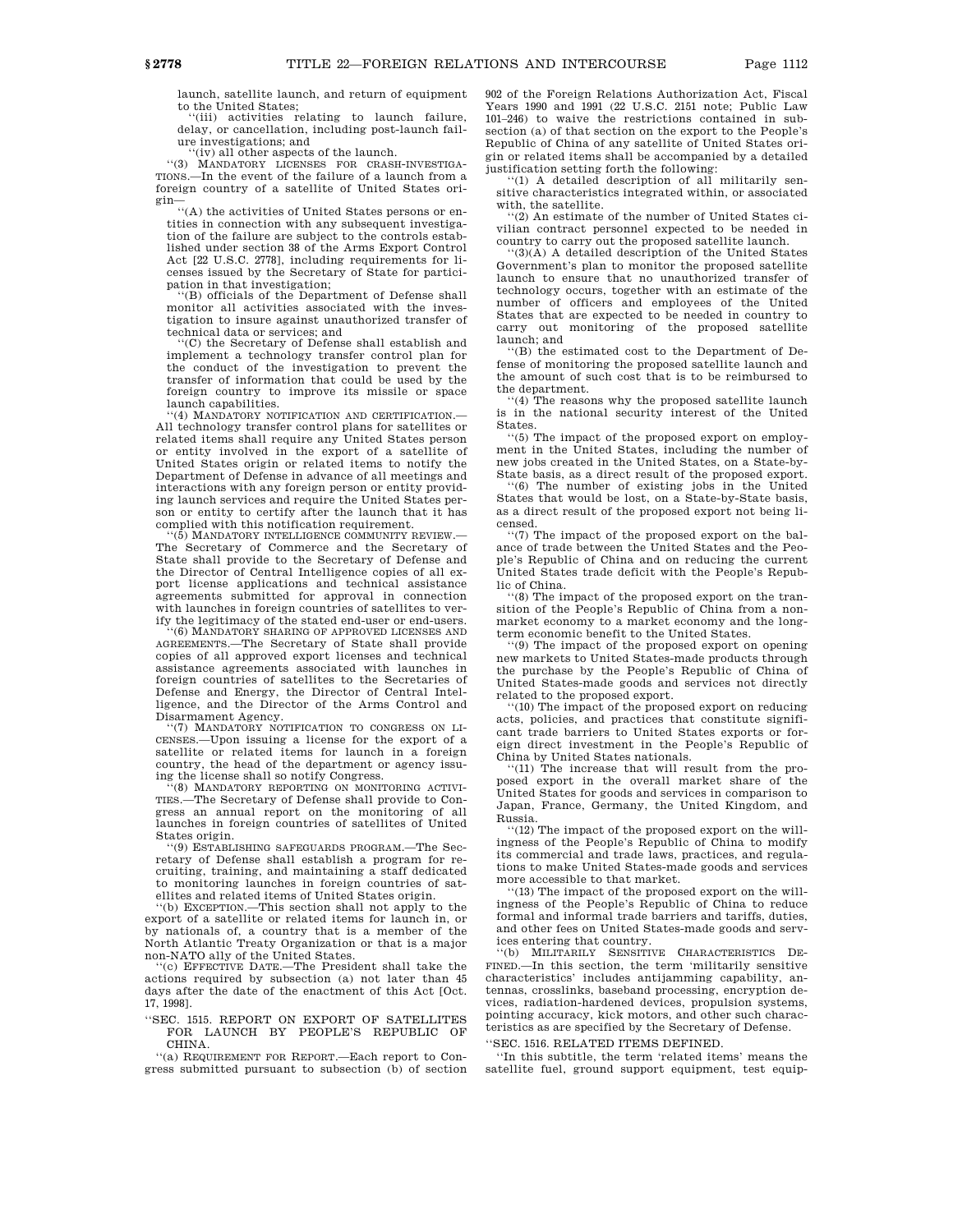ment, payload adapter or interface hardware, replacement parts, and non-embedded solid propellant orbit transfer engines described in the report submitted to Congress by the Department of State on February 6, 1998, pursuant to section 38(f) of the Arms Export Control Act (22 U.S.C. 2778(f)).''

[Pub. L. 105–277, div. C, title I, §146(b), Oct. 21, 1998, 112 Stat. 2681–610, provided that: ''The amendments made by this section [amending Pub. L. 105–261, §1512, set out above] shall take effect on the later of—

[''(1) the enactment of this Act [Oct. 21, 1998]; or

[''(2) the enactment of the Strom Thurmond National Defense Authorization Act for Fiscal Year 1999 [Pub. L. 105-261; Oct. 17, 1998].'

[Reference to the Director of Central Intelligence or the Director of the Central Intelligence Agency in the Director's capacity as the head of the intelligence community deemed to be a reference to the Director of National Intelligence. Reference to the Director of Central Intelligence or the Director of the Central Intelligence Agency in the Director's capacity as the head of the Central Intelligence Agency deemed to be a reference to the Director of the Central Intelligence Agency. See section 1081(a), (b) of Pub. L. 108–458, set out as a note under section 3001 of Title 50, War and National Defense.]

[For abolition, transfer of functions, and treatment of references to United States Arms Control and Disarmament Agency, see section 6511 et seq. of this title.]

### DELEGATION OF CERTIFICATIONS UNDER SECTION 1512 OF PUBLIC LAW 105–261

Determination of President of the United States, No. 2009–31, Sept. 29, 2009, 74 F.R. 50913, provided:

Memorandum for the Secretary of Commerce

By virtue of the authority vested in me as President by the Constitution and the laws of the United States of America, including section 301 of Title 3, United States Code, I hereby delegate to you the functions of the President under section 1512 of the National Defense Authorization Act for Fiscal Year 1999 (NDAA).

In the performance of your responsibility under this memorandum, you shall consult, as appropriate, the heads of other executive departments and agencies.

You are authorized and directed to publish this determination in the Federal Register.

#### BARACK OBAMA.

#### LANDMINE EXPORT MORATORIUM

Pub. L. 102–484, div. A, title XIII, §1365, Oct. 23, 1992, 106 Stat. 2561, as amended by Pub. L. 103–160, div. A, title XI, §1182(c)(3), title XIV, §1423(c), Nov. 30, 1993, 107 Stat. 1772, 1832; Pub. L. 104–107, title V, §558, Feb. 12, 1996, 110 Stat. 743; Pub. L. 104–208, div. A, title I, §101(c) [title V, §556], Sept. 30, 1996, 110 Stat. 3009–121, 3009–161; Pub. L. 106–113, div. B, §1000(a)(2) [title V, §553], Nov. 29, 1999, 113 Stat. 1535, 1501A–99; Pub. L. 107–115, title V, §548, Jan. 10, 2002, 115 Stat. 2156; Pub. L. 110–161, div. J, title VI, §634(j), Dec. 26, 2007, 121 Stat. 2329, provided that:

''(a) FINDINGS.—The Congress makes the following findings:

''(1) Anti-personnel landmines, which are specifically designed to maim and kill people, have been used indiscriminately in dramatically increasing numbers, primarily in insurgencies in poor developing countries. Noncombatant civilians, including tens of thousands of children, have been the primary victims.

''(2) Unlike other military weapons, landmines often remain implanted and undiscovered after conflict has ended, causing untold suffering to civilian populations. In Afghanistan, Cambodia, Laos, Vietnam, and Angola, tens of millions of unexploded landmines have rendered whole areas uninhabitable. In Afghanistan, an estimated hundreds of thousands of people have been maimed and killed by landmines during the 14-year civil war. In Cambodia, more than 20,000 civilians have lost limbs and another 60 are being maimed each month from landmines.

''(3) Over 35 countries are known to manufacture landmines, including the United States. However, the United States is not a major exporter of landmines. During the past ten years the Department of State has approved ten licenses for the commercial export of anti-personnel landmines valued at \$980,000, and during the past five years the Department of Defense has approved the sale of 13,156 anti-personnel landmines valued at \$841,145.

''(4) The United States signed, but has not ratified, the 1981 Convention on Prohibitions or Restrictions on the Use of Certain Conventional Weapons Which May Be Deemed To Be Excessively Injurious or To Have Indiscriminate Effects. The Convention prohibits the indiscriminate use of landmines.

''(5) When it signed the Convention, the United States stated: 'We believe that the Convention represents a positive step forward in efforts to minimize injury or damage to the civilian population in time of armed conflict. Our signature of the Convention reflects the general willingness of the United States to adopt practical and reasonable provisions concerning the conduct of military operations, for the purpose of protecting noncombatants.

''(6) The President should submit the Convention to the Senate for its advice and consent to ratification, and the President should actively negotiate under United Nations auspices or other auspices an international agreement, or a modification of the Convention, to prohibit the sale, transfer or export of antipersonnel landmines. Such an agreement or modification would be an appropriate response to the end of the Cold War and the promotion of arms control agreements to reduce the indiscriminate killing and maiming of civilians.

''(7) The United States should set an example for other countries in such negotiations, by implementing a one-year moratorium on the sale, transfer or export of anti-personnel landmines.

 $f(b)$  STATEMENT OF POLICY.—(1) It shall be the policy of the United States to seek verifiable international agreements prohibiting the sale, transfer, or export, and further limiting the use, production, possession, and deployment of anti-personnel landmines.

 $''(2)$  It is the sense of the Congress that the President should actively seek to negotiate under United Nations auspices or other auspices an international agreement, or a modification of the Convention, to prohibit the sale, transfer, or export of anti-personnel landmines.

''(c) MORATORIUM ON TRANSFERS OF ANTI-PERSONNEL LANDMINES ABROAD.—During the 22 year period beginning on October 23, 1992–

 $(1)$  no sale may be made or financed, no transfer may be made, and no license for export may be issued, under the Arms Export Control Act [22 U.S.C. 2751 et seq.], with respect to any anti-personnel landmine; and

''(2) no assistance may be provided under the Foreign Assistance Act of 1961 [22 U.S.C. 2151 et seq.], with respect to the provision of any anti-personnel landmine.

''(d) DEFINITION.—For purposes of this section, the term 'anti-personnel landmine' means—

''(1) any munition placed under, on, or near the ground or other surface area, or delivered by artillery, rocket, mortar, or similar means or dropped from an aircraft and which is designed to be detonated or exploded by the presence, proximity, or contact of a person;

 $(2)$  any device or material which is designed, constructed, or adapted to kill or injure and which functions unexpectedly when a person disturbs or approaches an apparently harmless object or performs an apparently safe act;

''(3) any manually-emplaced munition or device designed to kill, injure, or damage and which is actuated by remote control or automatically after a lapse of time.''

[Section 634(j) of title VI of div. J of Pub. L. 110–161, which directed the amendment of section 1365(c) of Pub.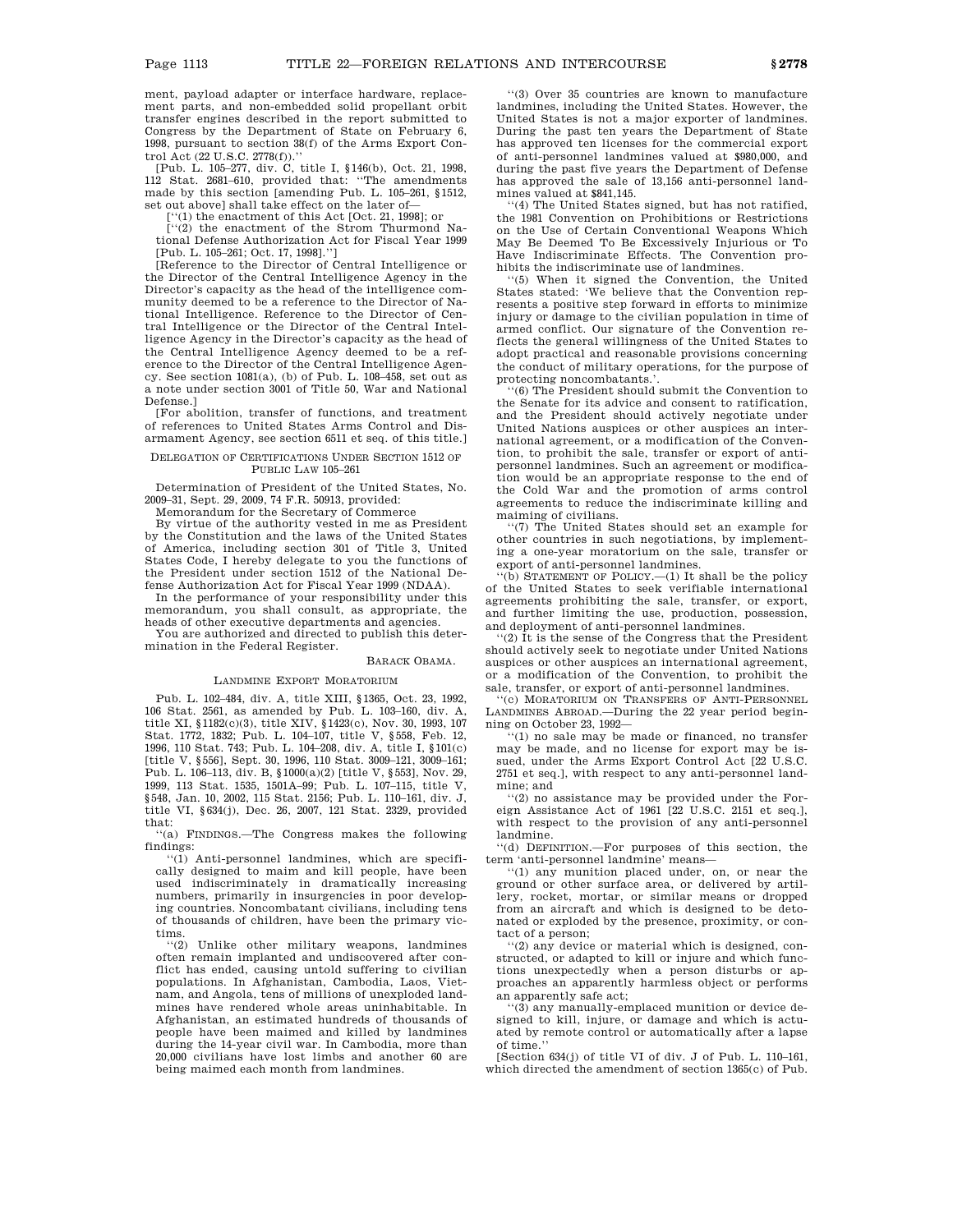L. 102–484, set out above, by substituting ''During the 22 year period beginning on October 23, 1992'' for ''During the 16 year period beginning on October 23, 1992'' before the period at the end, was executed by making the substitution in the introductory provisions, to reflect the probable intent of Congress.]

[Section  $1000(a)(2)$  [title V, §553] of div. B of Pub. L. 106–113, which directed the amendment of section 1365(c) of Pub. L. 102–484, set out above, by substituting ''During the 11-year'' for ''During the five-year'', was executed by making the substitution for ''During the eight-year''.]

## ARMS TRANSFERS RESTRAINT POLICY FOR MIDDLE EAST AND PERSIAN GULF REGION

Pub. L. 102–138, title IV, Oct. 28, 1991, 105 Stat. 718, as amended by Pub. L. 114–323, title VII, §715(a)(2), Dec. 16, 2016, 130 Stat. 1946, provided that:

''SEC. 401. FINDINGS.

''The Congress finds that—

''(1) nations in the Middle East and Persian Gulf region, which accounted for over 40 percent of the international trade in weapons and related equipment and services during the decade of the 1980's, are the principal market for the worldwide arms trade;

''(2) regional instability, large financial resources, and the desire of arms-supplying governments to gain influence in the Middle East and Persian Gulf region, contribute to a regional arms race;

''(3) the continued proliferation of weapons and related equipment and services contribute further to a regional arms race in the Middle East and Persian Gulf region that is politically, economically, and militarily destabilizing;

''(4) the continued proliferation of unconventional weapons, including nuclear, biological, and chemical weapons, as well as delivery systems associated with those weapons, poses an urgent threat to security and stability in the Middle East and Persian Gulf region;

''(5) the continued proliferation of ballistic missile technologies and ballistic missile systems that are capable of delivering conventional, nuclear, biological, or chemical warheads undermines security and stability in the Middle East and Persian Gulf region;

''(6) future security and stability in the Middle East and Persian Gulf region would be enhanced by establishing a stable military balance among regional powers by restraining and reducing both conventional and unconventional weapons;

''(7) security, stability, peace, and prosperity in the Middle East and Persian Gulf region are important to the welfare of the international economy and to the national security interests of the United States;

''(8) future security and stability in the Middle East and Persian Gulf region would be enhanced through the development of a multilateral arms transfer and control regime similar to those of the Nuclear Suppliers' Group, the Missile Technology Control Regime, and the Australia Chemical Weapons Suppliers Group;

''(9) such a regime should be developed, implemented, and agreed to through multilateral negotiations, including under the auspices of the 5 permanent members of the United Nations Security Council;

''(10) confidence-building arms control measures such as the establishment of a centralized arms trade registry at the United Nations, greater multinational transparency on the transfer of defense articles and services prior to agreement or transfer, cooperative verification measures, advanced notification of military exercises, information exchanges, on-site inspections, and creation of a Middle East and Persian Gulf Conflict Prevention Center, are important to implement an effective multilateral arms transfer and control regime;

''(11) as an interim step, the United States should consider introducing, during the ongoing negotiations on confidence security-building measures at the

Conference on Security and Cooperation in Europe (CSCE) [now the Organization for Security and Cooperation in Europe], a proposal regarding the international exchange of information, on an annual basis, on the sale and transfer of major military equipment, particularly to the Middle East and Persian Gulf region; and

''(12) such a regime should be applied to other regions with the ultimate objective of achieving an effective global arms transfer and control regime, implemented and enforced through the United Nations Security Council, that—

''(A) includes a linkage of humanitarian and developmental objectives with security objectives in Third World countries, particularly the poorest of the poor countries; and

''(B) encourages countries selling military equipment and services to consider the following factors before making conventional arms sales: the security needs of the purchasing countries, the level of defense expenditures by the purchasing countries, and the level of indigenous production of the purchasing countries.

''SEC. 402. MULTILATERAL ARMS TRANSFER AND CONTROL REGIME.

''(a) IMPLEMENTATION OF THE REGIME.—

''(1) CONTINUING NEGOTIATIONS.—The President shall continue negotiations among the 5 permanent members of the United Nations Security Council and commit the United States to a multilateral arms transfer and control regime for the Middle East and Persian Gulf region.

''(2) PROPOSING A TEMPORARY MORATORIUM DURING NEGOTIATIONS.—In the context of these negotiations, the President should propose to the 5 permanent members of the United Nations Security Council a temporary moratorium on the sale and transfer of major military equipment to nations in the Middle East and Persian Gulf region until such time as the 5 permanent members agree to a multilateral arms transfer and control regime.

''(b) PURPOSE OF THE REGIME.—The purpose of the multilateral arms transfer and control regime should be—

''(1) to slow and limit the proliferation of conventional weapons in the Middle East and Persian Gulf region with the aim of preventing destabilizing transfers by—

''(A) controlling the transfer of conventional major military equipment;

''(B) achieving transparency among arms suppliers nations through advanced notification of agreement to, or transfer of, conventional major military equipment; and

''(C) developing and adopting common and comprehensive control guidelines on the sale and transfer of conventional major military equipment to the region;

''(2) to halt the proliferation of unconventional weapons, including nuclear, biological, and chemical weapons, as well as delivery systems associated with those weapons and the technologies necessary to produce or assemble such weapons;

''(3) to limit and halt the proliferation of ballistic missile technologies and ballistic missile systems that are capable of delivering conventional, nuclear, biological, or chemical warheads;

 $\dot{ }$  (4) to maintain the military balance in the Middle East and Persian Gulf region through reductions of conventional weapons and the elimination of unconventional weapons; and

''(5) to promote regional arms control in the Middle East and Persian Gulf region.

''(c) ACHIEVING THE PURPOSES OF THE REGIME.—

''(1) CONTROLLING PROLIFERATION OF CONVENTIONAL WEAPONS.—In order to achieve the purposes described in subsection (b)(1), the United States should pursue the development of a multilateral arms transfer and control regime which includes—